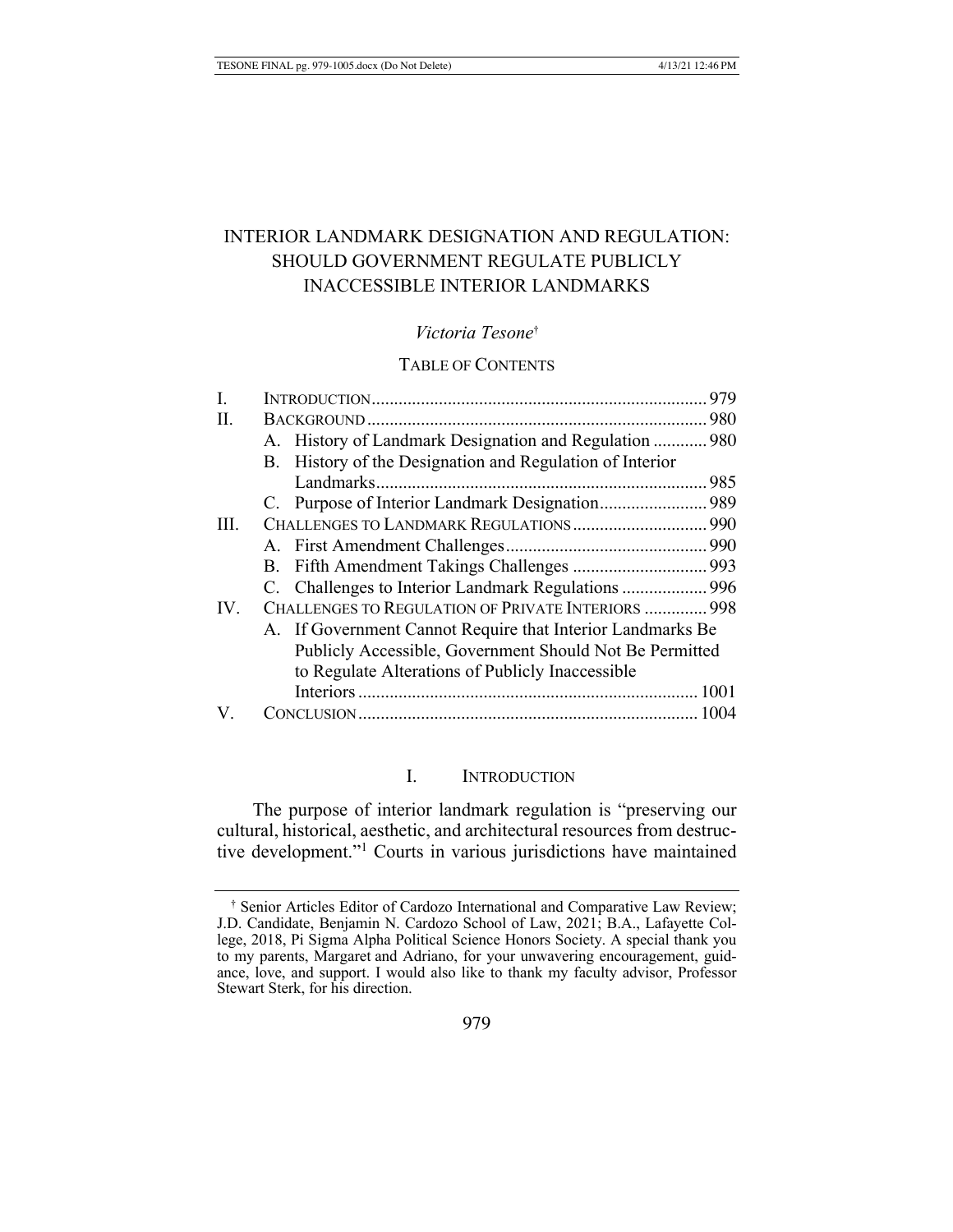that public access is not a necessary condition for the regulation of interior landmarks,<sup>2</sup> provided that the interior was accessible to the public at the time of designation;<sup>3</sup> access is a prerequisite to landmark designation that allows municipalities the police power to regulate property. As a matter of policy, governments should not regulate publicly inaccessible interior landmarks.

Landowners have the right to exclude; thus, government cannot compel property owners to maintain public access to interior landmarks.<sup>4</sup> Given that owners also have the right to maintain a private function, governmental regulation of interior landmarks, inaccessible to the public, serves no purpose. Additionally, if government seeks to regulate the maintenance of interior landmarks, public access should be necessary for such regulation and not just a condition for designation; legislatures should introduce protective policies.

# II. BACKGROUND

#### A. History of Landmark Designation and Regulation

The United States government has been purchasing property for preservation purposes since at least 1816, when Philadelphia purchased Independence Hall, the site of the drafting and signing of the Declaration of Independence.<sup>5</sup> In 1850, New York purchased Hasbrouck House, America's first house museum; in 1857, Carpenters' Hall, the first privately owned historic landmark, opened in Philadelphia, and in 1888, the Association for the Preservation of Virginia Antiquities became the first officially recognized state preservation organization.<sup>6</sup> Currently, over six hundred cities across the United States have historic preservation regulations.<sup>7</sup>

<sup>1</sup> Albert H. Manwaring, IV, Note, American Heritage at Stake: The Government's Vital Interest on Interior Landmark Designations, 25 New Eng. Rev. 291, 307-09  $(1990).$ 

<sup>2</sup> Matter of Save America's Clocks, Inc. v. City of New York, 33 N.Y.3d 198, 208-09 (2019).

<sup>&</sup>lt;sup>3</sup> *Id.* at 208-09.

<sup>4</sup> U.S. CONST. amend. V.

*s Chronology: Historic Preservation Movement in the United States, CITY OF* PONTIAC, MICHIGAN (2018), http://www.pontiac.mi.us/departments/community\_development/hdc/docs/HistoricPreservationChronology2018.pdf.

*<sup>+</sup>*

<sup>7</sup> Albert H. Manwaring, *supra* note 1, at 300 (1990).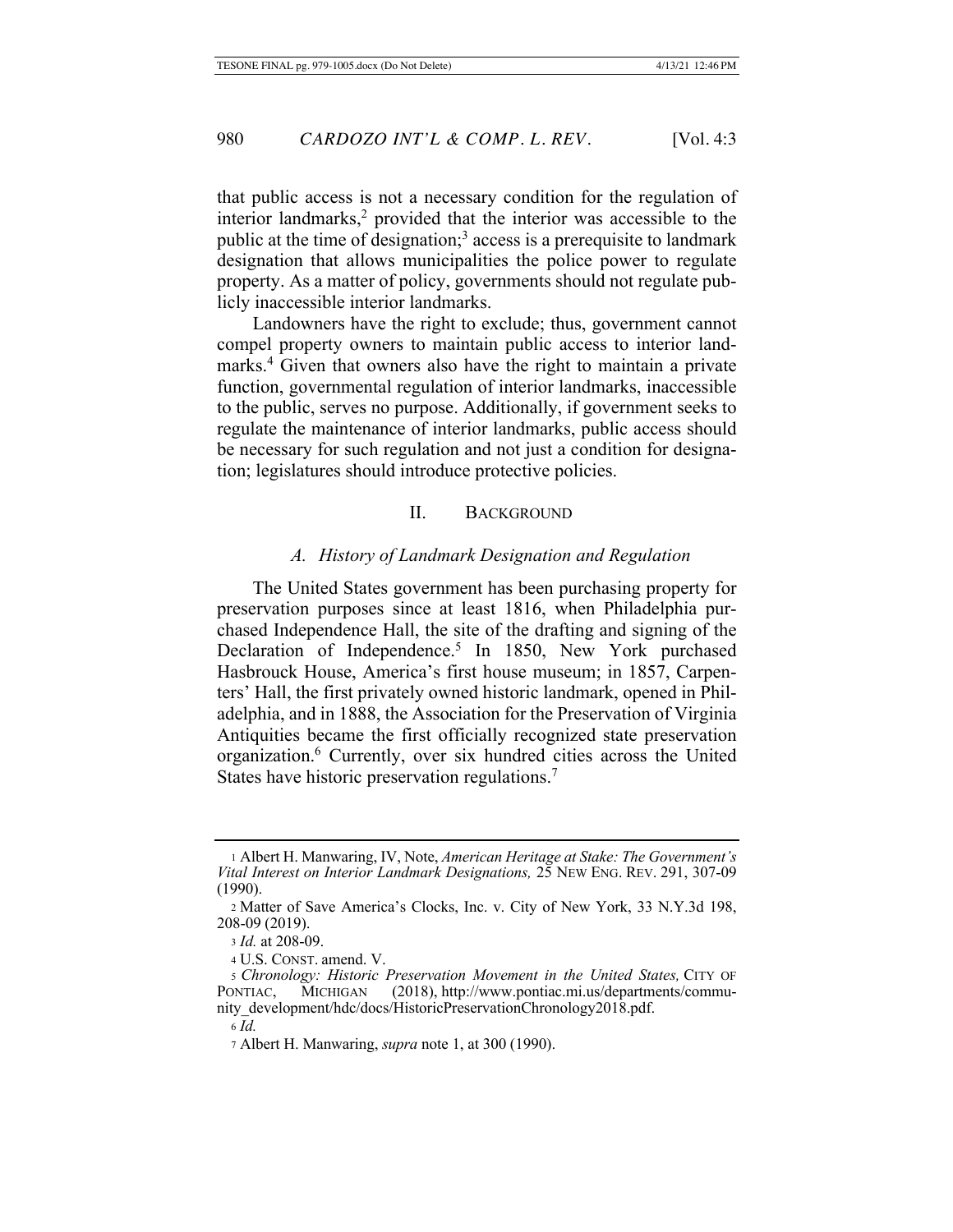The Supreme Court upheld the government's right to condemn property for preservation purposes in 1896 in United States v. Gettysburg Electric Railroad Company.<sup>8</sup> The Court permitted local governments to condemn land through eminent domain for historic preservation,<sup>9</sup> holding that condemnation was a legitimate means by which to preserve a historic area.<sup>10</sup> Gettysburg Electric examined whether the United States government could constitutionally take Gettysburg Electric's property which was located within a historic area.<sup>11</sup> The case rested on the Sundry Civil Appropriation Act, which authorized condemnation of property to prevent historic district defacement due to the construction of the railroad. Gettysburg Electric sued for unconstitutional taking of land without just compensation and was awarded \$30,000 in reparation by a jury.<sup>12</sup> The Supreme Court later reversed the judgement, maintaining that government could condemn land for this type of public use. $^{13}$ 

In 1906, a decade after the Gettysburg Electric decision, Congress passed the Antiquities Act, authorizing the president to declare historic landmarks, structures, and other objects of historic interest on federal land as national monuments.<sup>14</sup> This first significant act of Congress provided for federal preservation legislation. Subsequently, Congress enacted the National Historic Sites Act, which laid the foundation for future historic preservation statutes and federal regulation, giving the Secretary of the Interior the power to acquire historic sites and oversee historic locations.<sup>15</sup>

Congress' enactment of the National Historic Preservation Act of 1966 (NHPA) designated the federal government as the lead for historic preservation, providing a model for state municipalities regarding the implementation of robust policies and encouraging consistent preservation practices.<sup>16</sup> The intent of the NHPA is to "foster conditions under which our modern society and our prehistoric and historic

16 ADVISORY **COUNCIL** ON **HISTORIC** PRESERVATION, https://www.achp.gov/preservation-legislation.

<sup>8</sup> United States v. Gettysburg Elec. R. Co., 160 U.S. 668, 16 S.Ct. 427 (1896).  $9$  *Id.* at 681.

<sup>10</sup> Id. at 681-682, 685.

<sup>11</sup> *Id.* at 681-682, 685.

<sup>12</sup> Id. at 681-682, 685.

<sup>13</sup> *Id.* at  $681-682, 685$ .

<sup>14 16</sup> U.S.C. § 431-33.

<sup>15</sup> Id.; Chronology: Historic Preservation Movement in the United States, supra note 5.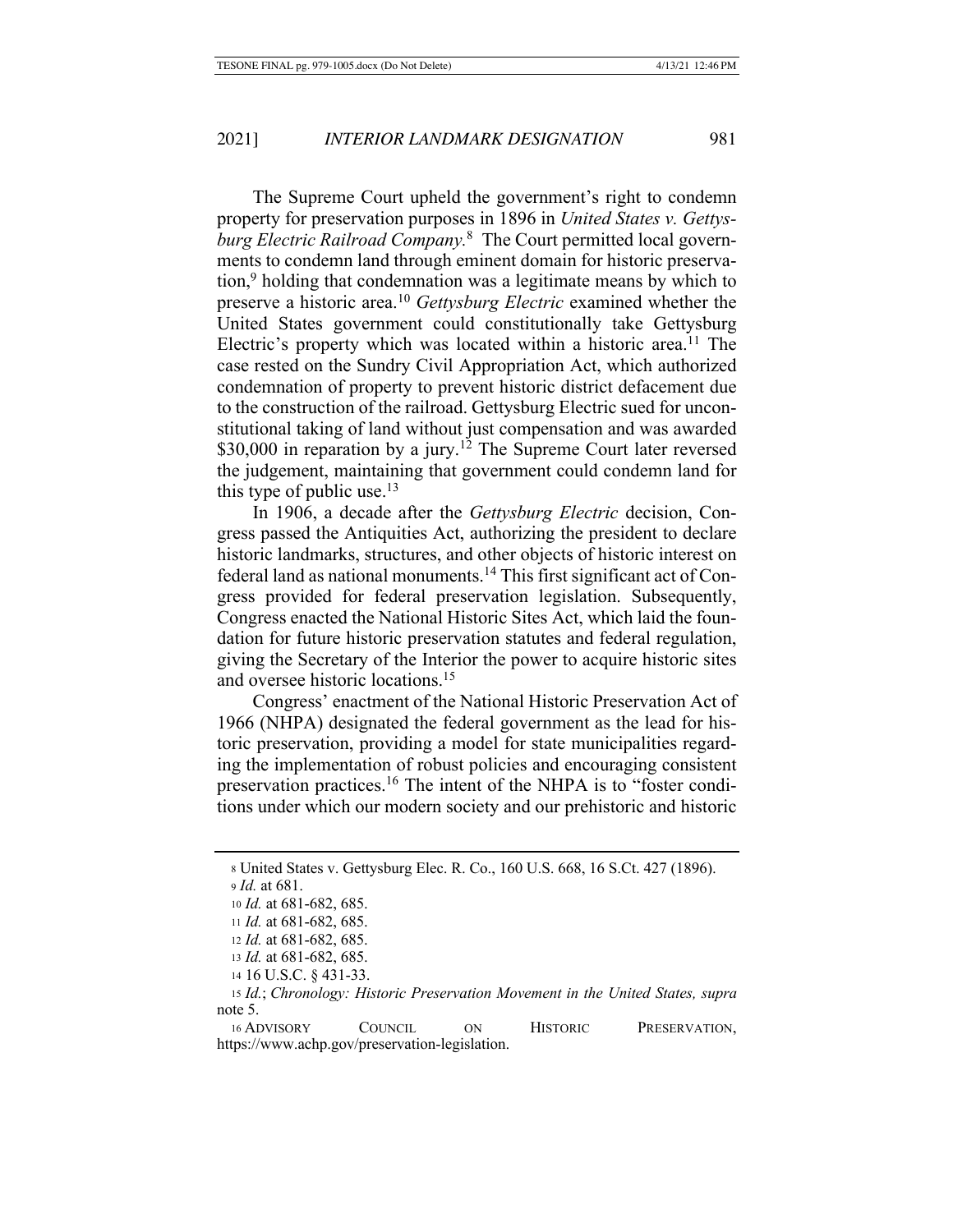resources can exist in productive harmony."<sup>17</sup> The Act entrusted individual state governments with the enactment of preservation laws, but also set federal guidelines for preservation: (1) it established a National Register of Historic Places;<sup>18</sup> (2) it implemented a State Historic Preservation Officer, elected by the state governor, to serve as the authority for nominating properties to the National Register and to determine if preservation ordinances are consistent with the  $Act<sub>1</sub><sup>19</sup>$  and (3) it provided the Secretary of the Interior the charge to revise state historic preservation regulations or suspend programs accordingly.<sup>20</sup> Additionally, the National Historic Preservation Act established the Advisory Council on Historic Preservation,<sup>21</sup> Section 106 of which specifies that federal agencies must consider the outcome of actions taken on historic properties and provide the Advisory Council the opportunity to evaluate potential damage to historic structures and to respond with guidelines for individual municipalities to promote safe and effective preservation.<sup>22</sup> The Advisory Council works to advance the preservation of historic properties by advising Congress on federal policy legislation. $23$ 

Congress passed the Tax Reform Act of 1976, providing the first federal tax incentive for the preservation of certified historic structures through rehabilitation programs.<sup>24</sup> The Act defines a certified historic structure as a:

depreciable building or structure which is (a) listed in the National Register, (b) located in a Registered Historic District and is certified by the Secretary of the Interior as being of historical significance to the district, or (c) located in a

<sup>17</sup> National Historic Preservation Act, P.L. 102-575, 16 U.S.C. 470-1,  $\S$  2(1).

<sup>18</sup> National Historic Preservation Act of 1966, P.L. 102-575, 16 U.S.C. 470.

<sup>19</sup> National Historic Preservation Act of 1966, P.L. 102-575, 16 U.S.C. tit. 1,  $\S$  $101(b)$ .

<sup>20</sup> *Id.* 

<sup>21</sup> National Historic Preservation Act of 1966, P.L. 102-575, 16 U.S.C. 470  $\S$  106.  $22$  *Id.* 

<sup>23</sup> ADVISORY COUNCIL ON HISTORIC PRESERVATION, *supra* note 16.

<sup>24</sup> Joint Committee on Taxation, Joint Committee "Blue Book" Tax Legislation *Enacted in the 94<sup>th</sup> Congress*, Summary of the Tax Reform Act of 1976,  $\S$  2124 Tax Treatment of Certified Historic Structures, 102-03 (Oct. 1976), https://www.jct.gov/CMSPages/GetFile.aspx?guid=b002566d-edd9-41ae-820e- $42\overline{6}$ ad $3512\overline{b}$ 7; Tax Reform Act of 1976 H.R. 10612, 94<sup>th</sup> Cong., Pub. L. 94-455 § 2124 (1976).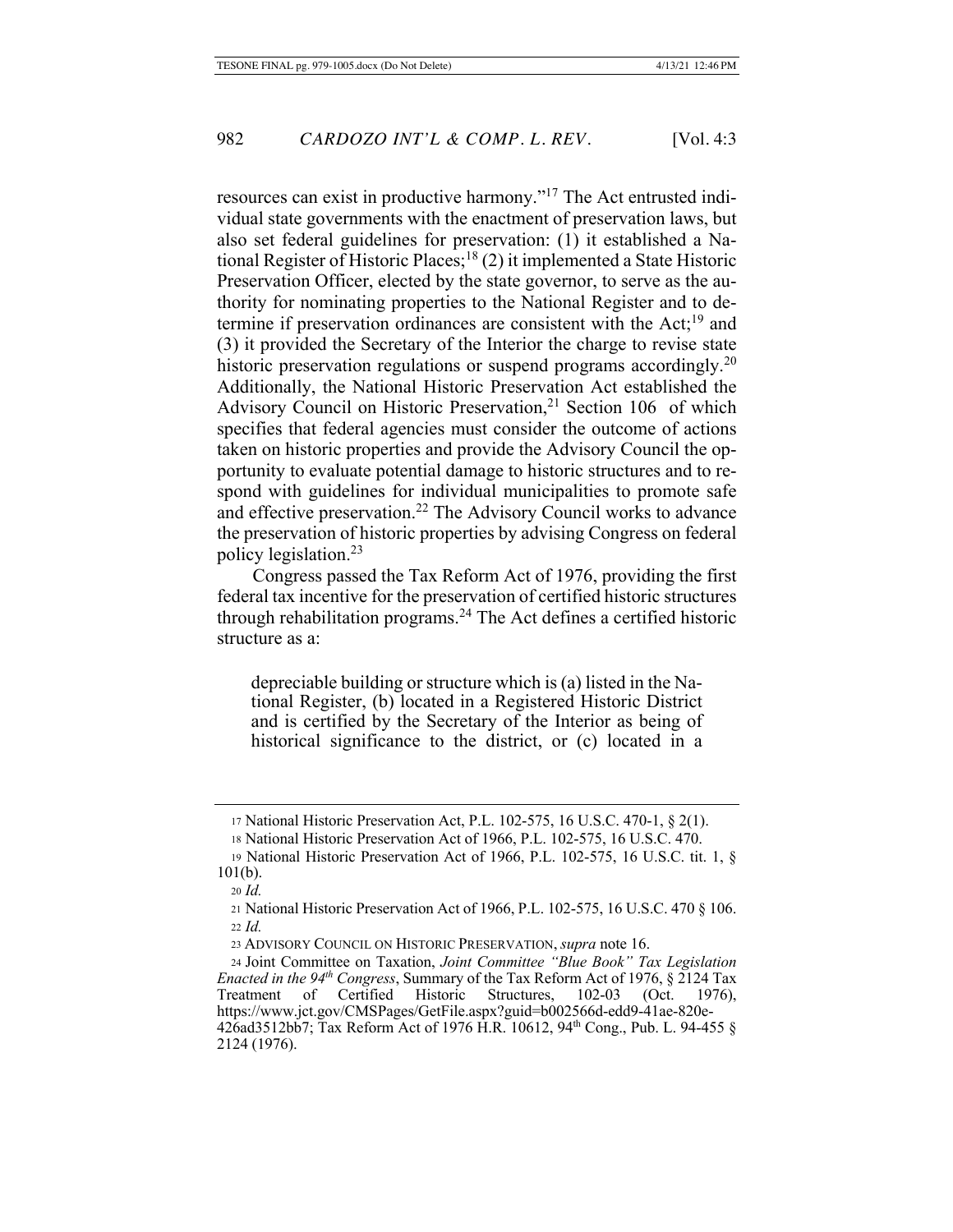historic district designated under a State or local statute containing criteria satisfactory to the Secretary of the Interior.<sup>25</sup>

The Act characterizes a qualifying rehabilitation as "any rehabilitation of a certified historic structure which the Secretary of the Interior has certified as being consistent with the historic character of such property or district."<sup>26</sup> Previously, the cost of rehabilitation had not been tax deductible, unless the structure was acquired with the intent of preservation.<sup>27</sup> The Act prohibits deductions for the demolition of historic structures without the Secretary's approval.<sup>28</sup> That same year, the NHPA was amended to create a Historic Preservation Fund to assist both the states and the National Trust for Historic Preservation with the completion of preservation projects.

As federal preservation legislation increased, correspondingly, preservation efforts by states also expanded. The first regional preservation association, the Society for the Preservation of New England Antiquities, was established in 1910.<sup>29</sup> Soon after, Charleston, South Carolina became the first municipality to enact districtwide preservation ordinances.<sup>30</sup> In 1931, the Special Committee on Zoning recognized an area of the city, home to  $18<sup>th</sup>$  century buildings, as a historic district. City council ratified the committee's proposal to establish a historic district zoning ordinance<sup>31</sup> to "promote general welfare" through the preservation and protection of historic places and areas of historic interest."<sup>32</sup> Following the ordinances in Charleston, New Orleans established a commission to preserve the French Quarter in 1936; Salem, Massachusetts was designated as the first National Historic Site in 1938; and San Antonio, Texas enacted a municipal historic ordinance to protect the Mexican village marketplace, La Villita, in 1939.<sup>33</sup>

33 Chronology Historic Preservation Movement in the United States, supra note 5; An Ordinance Authorizing the Execution of Additional La Villita Lease

<sup>25</sup> *Id.* 

 $26$  *Id.* 

 $_{27}$  *Id.* 

<sup>28</sup> *Id.* 

<sup>29</sup> Chronology: Historic Preservation Movement in the United States, CITY OF PONTIAC, *supra* note 5.

<sup>30</sup> National Park Service, Charleston, and Preservation, NATIONAL PARK SERVICE, https://www.nps.gov/articles/charleston-and-preservation.htm (last visited Feb. 2, 2021).

 $_{31}$  *Id.* 

<sup>32</sup> *Id.*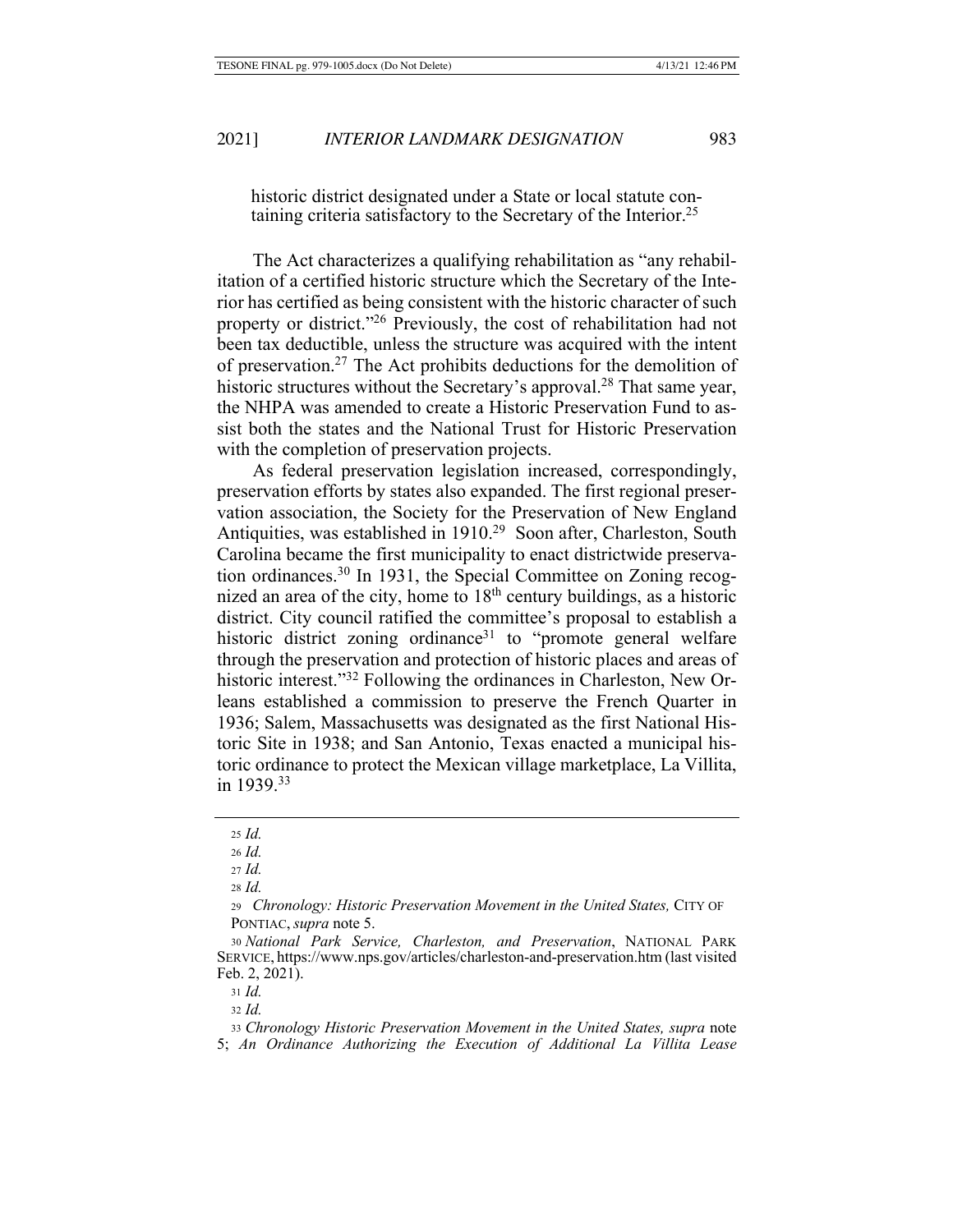The courts delayed upholding government regulation of private landmarks when government sought to avoid paying compensation. For example, in 1941, the Louisiana Supreme Court was the first state court to hear cases questioning municipal authority to regulate property changes in historic districts.<sup>34</sup> In New Orleans v. Pergament, the court held that municipal authority to regulate aesthetics was constitutional.<sup>35</sup> In *Pergament*, a property owner appeared in court for the violation of an ordinance prohibiting the display of large, obstructive advertising signs without permission from the historical commission.<sup>36</sup> The ordinance specified signage size and area requirements as a means to preserve the historic character of the district.<sup>37</sup> The property owner argued that the municipality had overstepped its authority,<sup>38</sup> but the court disagreed, concluding that the city had the authority to implement ordinances to protect the aesthetic beauty of a historic region.<sup>39</sup> Additionally, the court maintained the ordinance did not deprive the property owner of property use without due process and did not deny equal protection. The owner failed to obtain permission to erect a billboard and did not adhere to size requirements; the ordinance applied equally to all property owners to preserve the antiquity of the district.<sup>40</sup>

In 1954, the United States Supreme Court also upheld municipal power to impose aesthetic regulations in *Berman v. Parker*, reasoning that if government can establish a relevant and reasonable public purpose for the regulation, then government is entitled to regulate property for the purpose of enhancing the visual appeal of a community.<sup>41</sup> Shortly thereafter, the United States established the first nationwide National Trust for Historic Preservation, a privately funded nonprofit organization for the protection of America's historic places.<sup>42</sup>

```
Agreements Selected in Response to the Request for Proposal Process for retail
Shops, Galleries, Working Artist Studios, and Restaurants, SANANTONIO.GOV
https://webapp9.sanantonio.gov/FileNetArchive/%7B5C92D789-8D48-4629-
A4C3-55A0FCAE26E2%7D/%7B5C92D789-8D48-4629-A4C3-
55A0FCAE26E2%7D.pdf (last visited Feb. 2, 2021).
  34 See New Orleans v. Pergament, 198 La. 852 (1941).
  35 Id. at 859.
  36 Id. at 854-55.
  37 Id. at 856-58.
  38 Id. at 854-58.
  \frac{39}{d}40 Pergament, 198 La. 852 at 857-58.
  41 See Berman v. Parker, 348 U.S. 26 (1954).
  42 Id. at 34-36.
```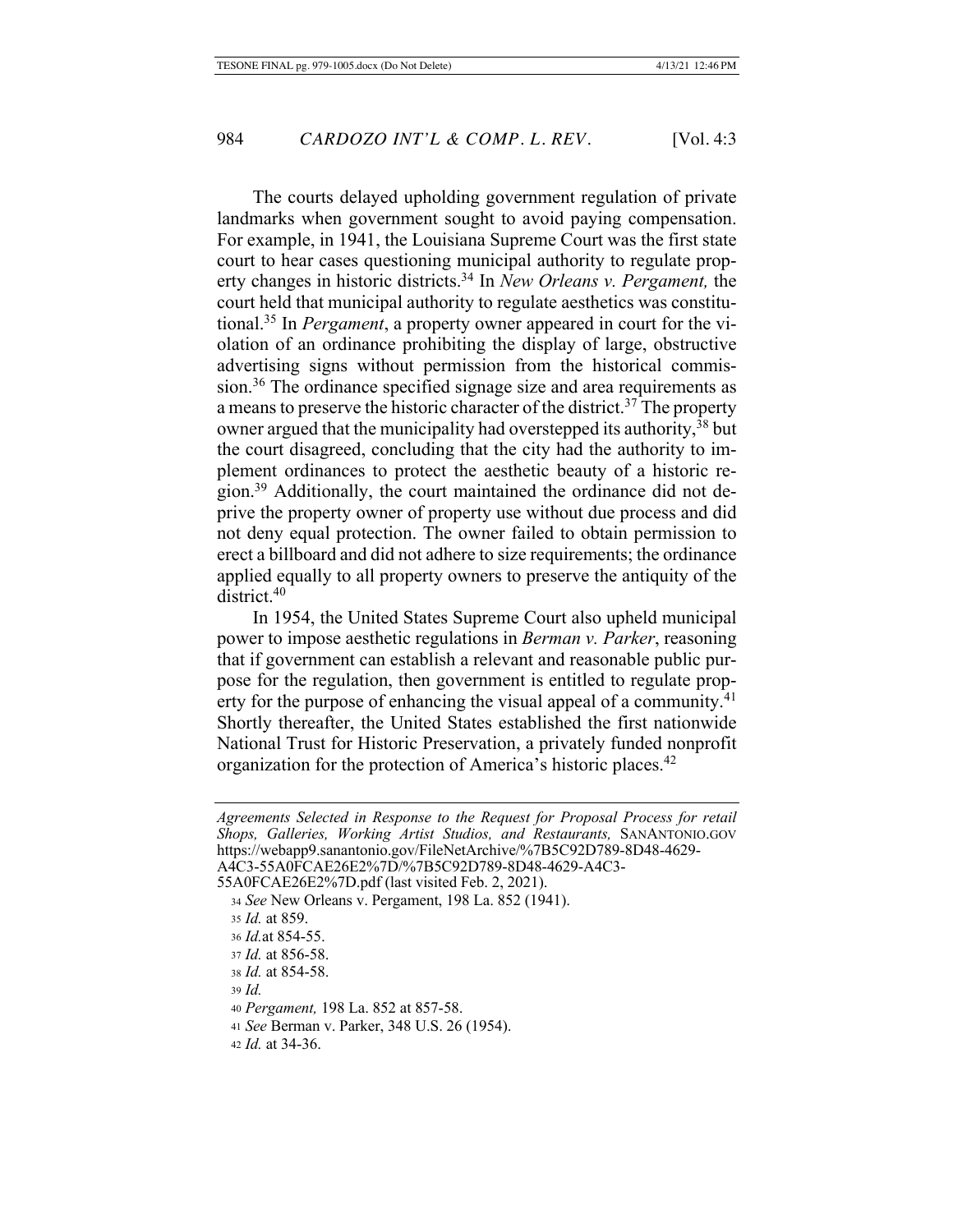Landmark preservation laws are a constitutional advancement of public enrichment. The 1978 Penn Central Transportation Co. v. New *York City* Supreme Court decision upheld landmark preservation laws as legitimate, giving state and local governments the authority to enact such laws.<sup>43</sup> Penn Central reaffirmed governments have a lawful interest in enacting historic preservation regulations, limiting the type of maintenance and alterations of historic structures to safeguard the historical integrity of those structures.

Municipalities establish landmark preservation commissions to regulate historic districts.<sup>44</sup> Such commissions are not obligated to provide specific guidelines, changes to designated landmarks are considered on a case-by-case basis after evaluation of the impact on the specific historic landmark.<sup>45</sup> In 2009, the court in *Conner v. City of* Seattle held that although landmark preservation regulations were vague, the Landmark Preservation Organization (LPO) was implemented "to designate, preserve, protect, [and] enhance" historical landmark sites; the LPO cannot reasonably provide specificity due to the inherent uniqueness of landmarks.<sup>46</sup> In this case, the second owner of a landmarked home and parcel sought to divide the property to construct three separate dwellings. The court held that the landmark commissioner had the authority to preserve "landscape elements . . . contribute[ing] to the period character and significance of the residence."<sup>47</sup> Furthermore, the court purported "landmark preservation is a legitimate state interest and rejection of Conner's incompatible proposal was 'aimed at' achieving that purpose."<sup>48</sup>

# B. History of the Designation and Regulation of Interior Landmarks

At its inception, historic preservation legislation sought to solely regulate the appearance and modification of the exteriors of historic landmarks.<sup>49</sup> Later, legislation was extended to interior landmark

<sup>43</sup> See Penn Central Transp. Co. v. New York City, 438 U.S. 104 (1978).

<sup>44</sup> See Conner v. City of Seattle, 153 Wash. App. 673 (2009).

<sup>45</sup> Id. at 686-87.

<sup>46</sup> *Id.* at 686-87.

<sup>47</sup> Id. at 678-79, 681.

<sup>48</sup> *Id.* at 700.

<sup>49</sup> Historic Preservation: Not Just a Façade, Legal Memorandum, LU08, DEPARTMENT OF **STATE OFFICE**  $OF$ **GENERAL** COUNSEL, https://www.dos.ny.gov/cnsl/lu08.htm (last visited Mar. 20, 2021).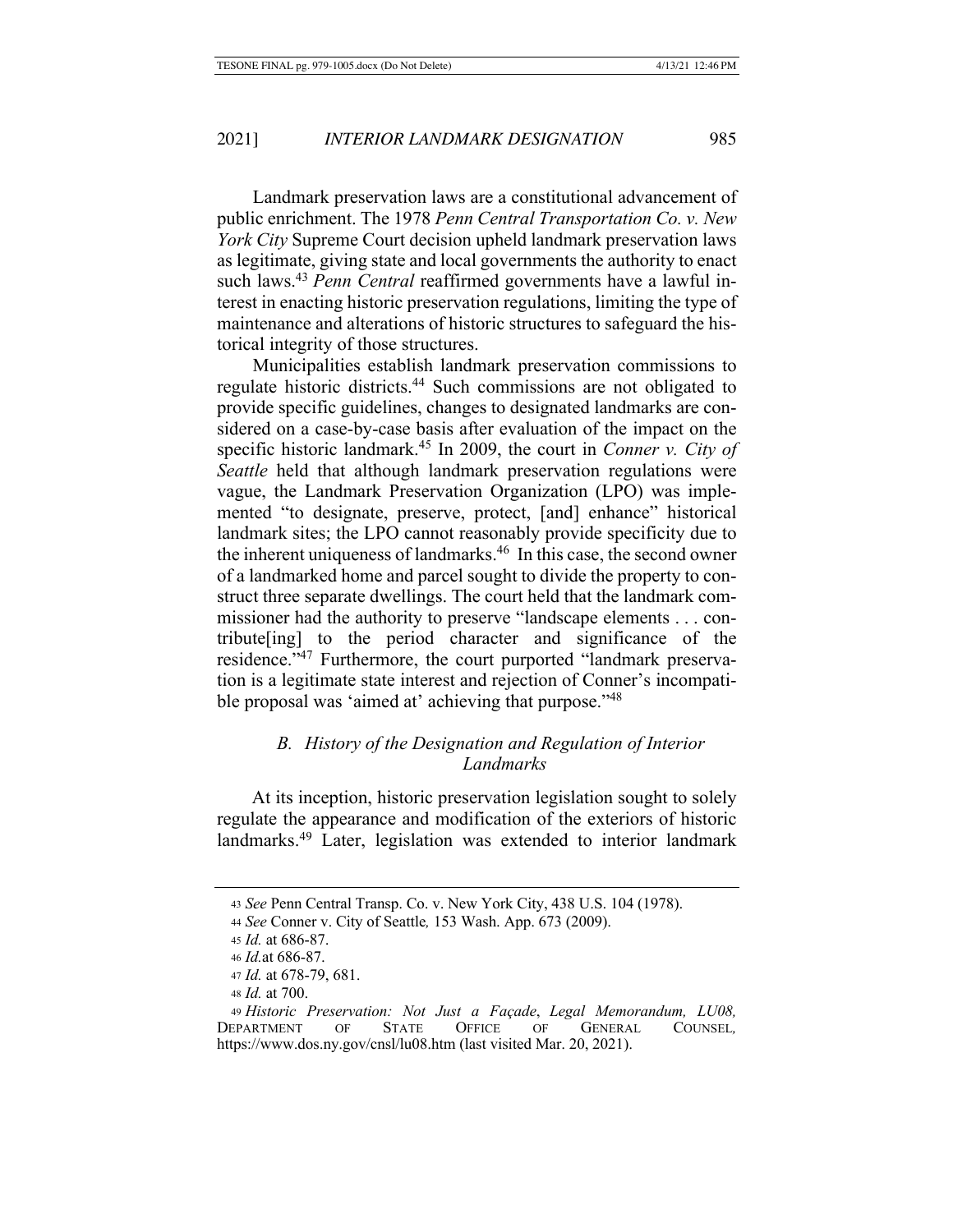designations to protect the interior of historically, culturally, or architecturally significant structures by postponing, limiting, or prohibiting changes considered unsuitable.<sup>50</sup> In 1973, the New York City Landmark Preservation Commission enacted the first preservation ordinance to allow for the designation of interior spaces that are publicly accessible. The possibility that a designated interior space, that was accessible to the public at the time of designation, could later privatize, would not preclude the structure from designation.<sup>51</sup>

To obtain landmark designation in Philadelphia, interiors must have the:

same character-defining features that qualify exteriors for landmark status. An interior is expected to possess such characteristics as integrity of location, setting, workmanship, feeling and association; be associated with significant events and/or people; embody distinctive characteristics of a type, period or method of construction; represent the work of a master or possess high artistic value; and/or yield important historical information.<sup>52</sup>

Owners seeking to make changes to their landmarked property must submit a Certificate of No Effect.<sup>53</sup> Public access is not considered in the evaluation as access is a requirement for designation, but not a requirement for regulation of maintenance.<sup>54</sup>

For example, the city of Boston uses interior landmark designation as an "insurance policy" to assure that historically significant

<sup>50</sup> *Id.* 

<sup>51</sup> Nicholas Caros, Note, Interior Landmarks Preservation and Public Access, 116 COLUM. L. REV. 1773, 1786-89 (2016); Teachers Ins. & Ass'n, 82 N.Y.2d 35,  $43 - 44.$ 

<sup>52</sup> Preservation Alliance for Greater Philadelphia, Protecting Historic Interiors, *A Survey of Preservation Practices and Their Implications for Philadelphia,*<br>PRESERVATION ALLIANCE FOR GREATER PHILADELPHIA 8 (2007), ALLIANCE FOR GREATER PHILADELPHIA 8 (2007), http://www.preservationalliance.com/wp-content/uploads/2014/09/InteriorsFI-NAL-1.pdf.

<sup>53</sup> Certificate of No Effect, NYC LANDMARKS PRESERVATION COMMISSION, https://www1.nyc.gov/site/lpc/applications/certificate-of-no-effect.page (last visited Feb. 2, 2021) ("A Certificate of No Effect (CNE) is needed when the proposed work requires a Department of Buildings permit. CNEs are issued by LPC's staff preservationists, and do not require a public hearing before the full Commission or a presentation to the community board.").

<sup>54</sup> Nicholas Caros, *supra* note 51, at 1786-89. Teachers Ins. Ass'n, 82 N.Y.2d at  $43 - 44.$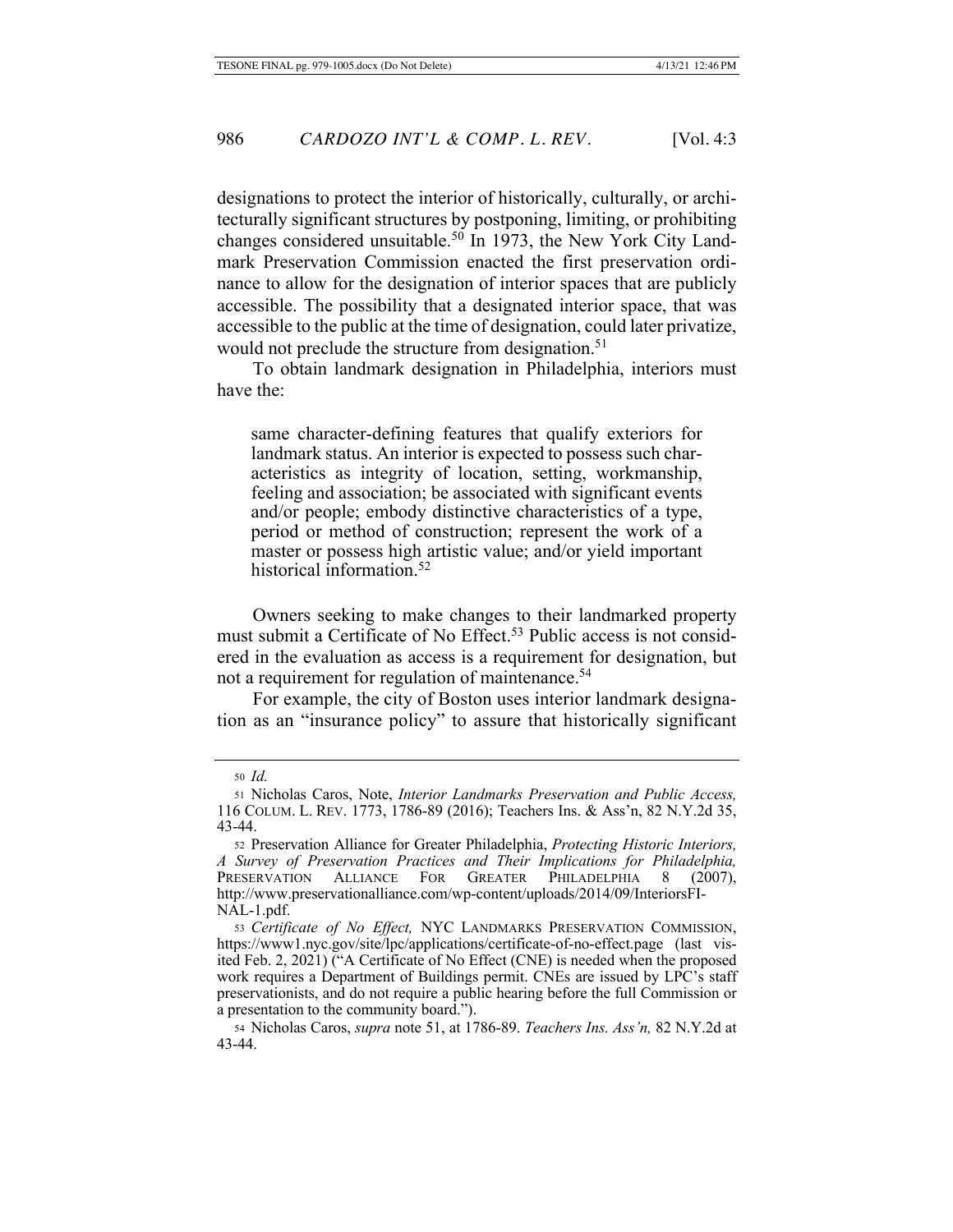architecture and buildings remain intact. Any modification or addition must be reviewed and approved by the governing agency,<sup>55</sup> "where an interior has been designated, changes to specified interior elements are reviewed."<sup>56</sup> The Ebenezer Hancock House, one of Boston's best-known historic sites, was designated as an interior and exterior landmark in 1978. The house is a valuable Revolutionary War Era site, which served as the headquarters to the Deputy Paymaster General and money distribution center for troops.<sup>57</sup> The Ebenezer Hancock House was owned by John Hancock and was occupied by his brother, Ebenezer. The first floor was home to the longest standing shoe store in the country, operating from 1798-1963. Additionally, the Ebenezer Hancock House is the only surviving vernacular structure dating from the mid-18<sup>th</sup> century in Central Boston.<sup>58</sup>

Likewise, San Francisco's Bay Area is home to some of the country's most impressive interior landmarks.<sup>59</sup> The Bay Area's Beach Chalet was designed by Willis Polk, with frescoes painted by Lucien Labault, depicting life in San Francisco; the Rincon Post Office Annex features twenty-seven murals depicting the history of California, painted by Anton Refregier; the Carnegie Library in Chinatown, designed by Gustave Albert Lansburgh, is known for the spatial volume in the Main Reading Room and ornamental ceiling; and the VC Morris, the only Frank Lloyd Wright building in San Francisco, houses the prototype for the circular ramp located in the Guggenheim Museum.<sup>60</sup>

<sup>55</sup> Review and Approval Process for Changes to Designated Landmarks, BOSTON LANDMARKS COMMISSION, https://www.boston.gov/sites/default/files/imce-uploads/2016 11/review and approval process blc nov 2016.pdf (last visited Feb. 2, 2021); Landmarks Design Review Process, CITY OF BOSTON, https://www.boston.gov/departments/landmarks-commission/landmarks-design-review-process (last visited Mar.  $22$ ,  $2021$ ).

<sup>56</sup> Review and Approval Process for Changes to Designated Landmarks, supra note 55. For a list of interior and exterior landmarks, see Boston Landmarks Commission, BLC Landmarks Petitions as of December 2019, https://www.boston.gov/sites/de-

fault/files/file/2020/01/BLC%20Landmarks%20Petitions%20Status%20as%20of% 20December%202019 3.pdf (last visited Jan. 11, 2021).

<sup>57</sup> Ebenezer Hancock House Boston Landmarks Commissioner Study Report, BOSTON.GOV, https://www.boston.gov/sites/default/files/embed/e/ebenezer-hancock-house-study-report.pdf (last visited Mar. 22, 2021).

<sup>58</sup> Id.

<sup>59</sup> Alex Bevk, Head Indoors with 10 of the Bay Area's Most Spectacular Interior CURBED SAN FRANCISCO (Sept.) Landmarks, 15, 2015), https://sf.curbed.com/2015/9/15/9922358/head-indoors-with-10-of-the-bay-areasmost-spectacular-interior.

<sup>60</sup> Id.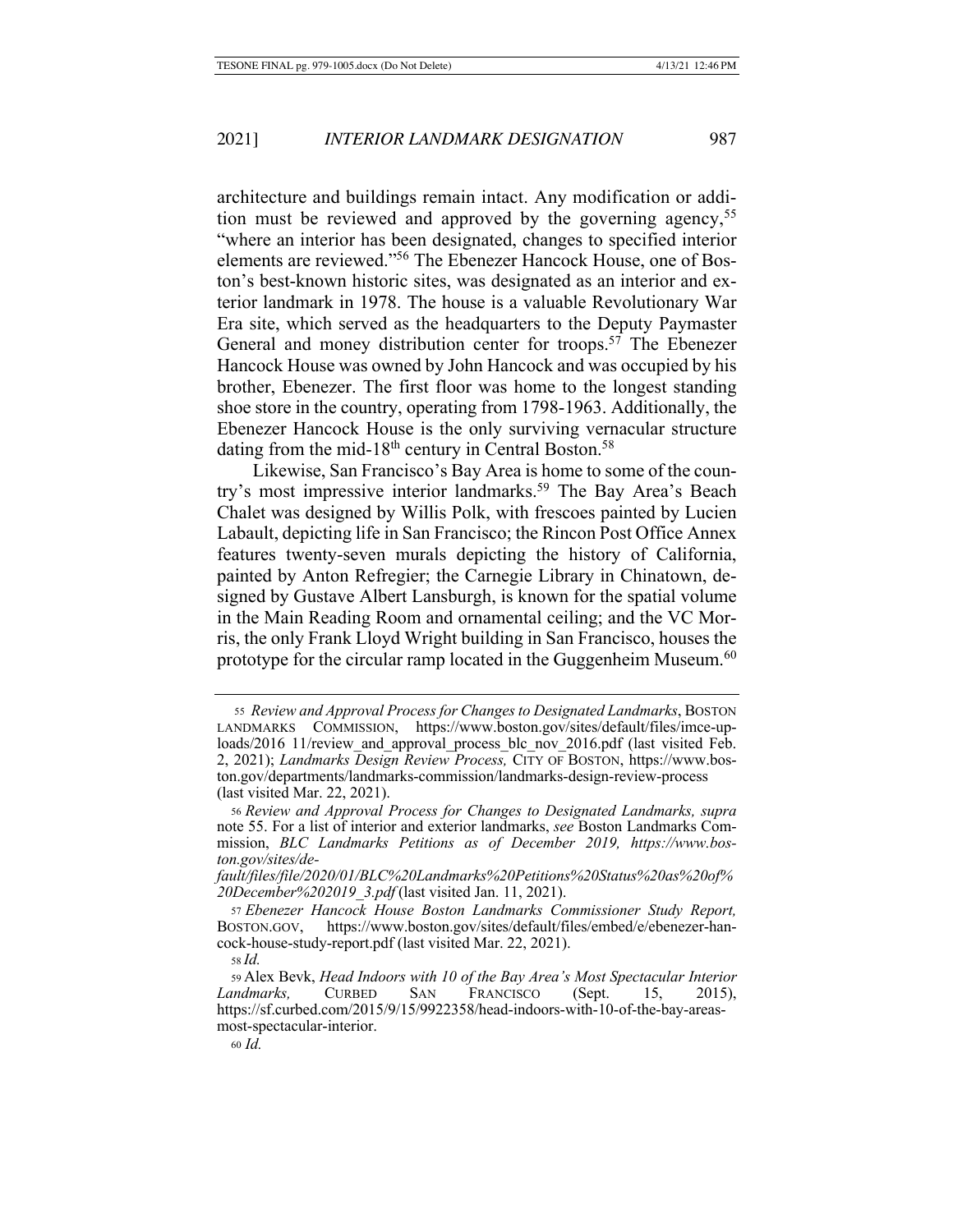Similarly, Long Beach lists various regulations regarding interior and exterior landmarks in their municipal code under Title 16: Public Facilities and Historical Landmarks.<sup>61</sup> The regulations discuss specific designations in the region<sup>62</sup> and also govern the maintenance of the Insurance Exchange Building,<sup>63</sup> whose interior is original art deco in design.<sup>64</sup> The municipality determined that the art deco style should be maintained and preserved, and that certificates of appropriateness<sup>65</sup> are necessary for routine maintenance.<sup>66</sup> The Long Beach municipal code also regulates alterations that can be made to the Heartwell/Lowe House,<sup>67</sup> providing that, ""no person owning, renting, or occupying property which has been designated a Landmark' can do so without first applying for a certificate of appropriateness."<sup>68</sup> The interior of the Colonial Revival home features a hardwood stairway, door frames, built-in cabinets, decorative hardwood trim, original bathroom fixtures and ceramic tile, and decorative fireplace.<sup>69</sup> While the Los Angeles preservation ordinance does not specifically dictate the scope of the municipality's landmark designation power, the Office of Historic Resources reviews proposed historic landmark interior alterations when the interior "contain[s] significant, character-defining features of the building that were identified in the nomination."<sup>70</sup>

New York City provides similar regulatory provisions.<sup>71</sup> Administrative Code Section 25-306 requires owners of property in

62 Id.

63 Long Beach Municipal Code tit. 16, § 16.52.060, Insurance Exchange Building, *available at https://library.municode.com/ca/long beach/codes/municipal code?* nodeId=TIT16PUFAHILA CH16.52HILA 16.52.060INEXBU.

 $64$  *Id.* 

65 Certificates of Appropriateness are comparable to Certificates of No Effect. See Certificate of No Effect, supra note 53.

<sup>61</sup> Long Beach, California; Title 16 - PUBLIC FACILITIES AND HISTORICAL LANDMARKS, available  $at$ https://library.municode.com/ca/long\_beach/codes/municipal\_code?nodeId=TIT16PUFAHILA.

<sup>66</sup> Long Beach Municipal Code tit. 16, § 16.52.060, Insurance Exchange Building, available at https://library.municode.com/ca/long\_beach/codes/municipal\_code? nodeId=TIT16PUFAHILA\_CH16.52HILA\_16.52.060INEXBU.

<sup>67</sup> Id.; id. at tit. 16. § 16.52.130 - Heartwell/Lowe House.

 $68$  *Id.* 

<sup>69</sup> Id.

<sup>70</sup> The Cultural Edition, Landmark THIS! Guide to Local Landmark Designation, ANGELES CONSERVANCY, https://www.laconservancy.org/sites/de-Los fault/files/files/resources/Landmark%20This%21%20Cultural%20Edition%20FINAL.pdf (last visited Mar. 22, 2021).

<sup>71</sup> N.Y.C. Admin. Code § 25-306.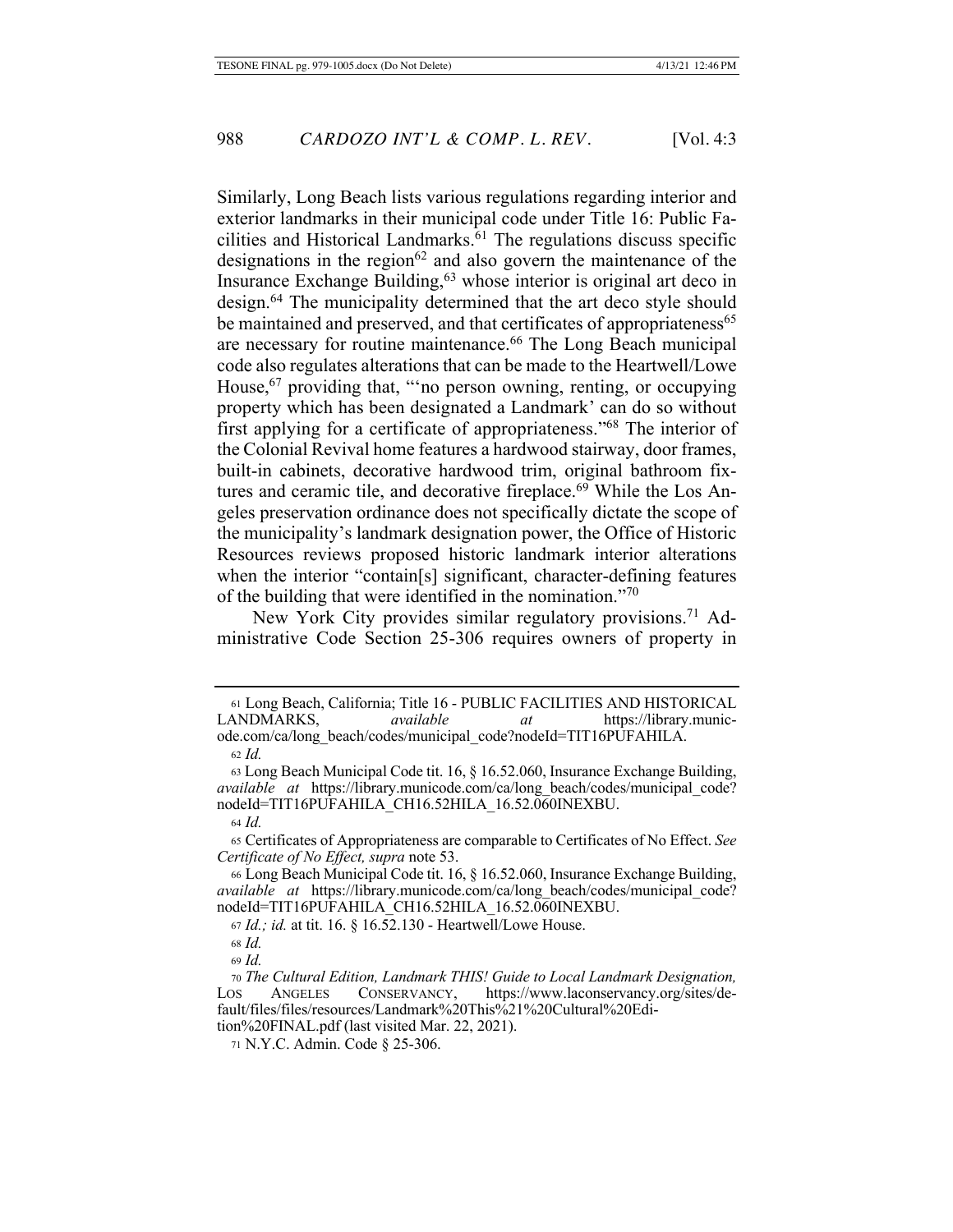historic districts, including interior landmarks, to obtain a permit or a Certificate of No Effect from the city planning commission<sup>72</sup> prior to the commission's determination of whether alterations would negatively impact the structure or disrupt the continuity with neighboring structures.<sup>73</sup> In New York, very few resources are available to property owners for the funding of maintenance per municipal regulations.<sup>74</sup> However, in a small number of cases, municipalities, nonprofits, and religious organizations are eligible for highly competitive grants to cover preservation costs.<sup>75</sup> For income-producing landmarks, the federal government offers tax incentives to compensate for costs incurred.<sup>76</sup>

# *C. Purpose of Interior Landmark Designation*

Congress passed the National Historic Preservation Act in the interest of preserving sites that will benefit the "cultural, educational, aesthetic, inspirational, economic, and energy" needs of America.<sup>77</sup> Similarly, the intent of legislation for the preservation of the interiors of historic structures is to further "preserv[e] our cultural, historical, aesthetic, and architectural resources from destructive development,"<sup>78</sup> ensuring that history is accessible to the public. Interior landmarks document culture and history, bringing communities together to learn and interact in historic places. Landmarking interiors ensures the continuation of historical value and protects against potential damage to the historic character of a district. Interior landmarks allowed to discontinue public access do not further legislative intent and should

 $72$  *Id.* 

 $73$  *Id.* 

<sup>74</sup> Resources - Find Funding, LANDMARK SOCIETY OF WESTERN NEW YORK, https://www.landmarksociety.org/resources/.

 $75$  *Id.* 

<sup>76</sup> Id.; see also Historic Tax Credits, PRESERVATION LEAGUE OF NYS, https://www.preservenys.org/tax-credits (last visited Mar. 23, 2021) ("The Federal Historic Rehabilitation Tax Credit program provides a 20% federal income tax credit for owners of income-producing properties listed on the National Register of Historic Places. Property owners completing a substantial rehabilitation of their historic buildings can receive the credit if their work meets the Secretary of the Interior's Standards for Rehabilitation and is approved by the National Park Service.").

<sup>77</sup> National Historic Preservation Act of 1966, P.L. 102-575, 16 U.S.C. 470; National Park Service Historic Preservation, NATIONAL PARK SERVICE, https://www.nps.gov/subjects/historicpreservation/education.htm (last visited Mar.  $19, 2021$ .

<sup>78</sup> Manwaring, *supra* note 1, at 295.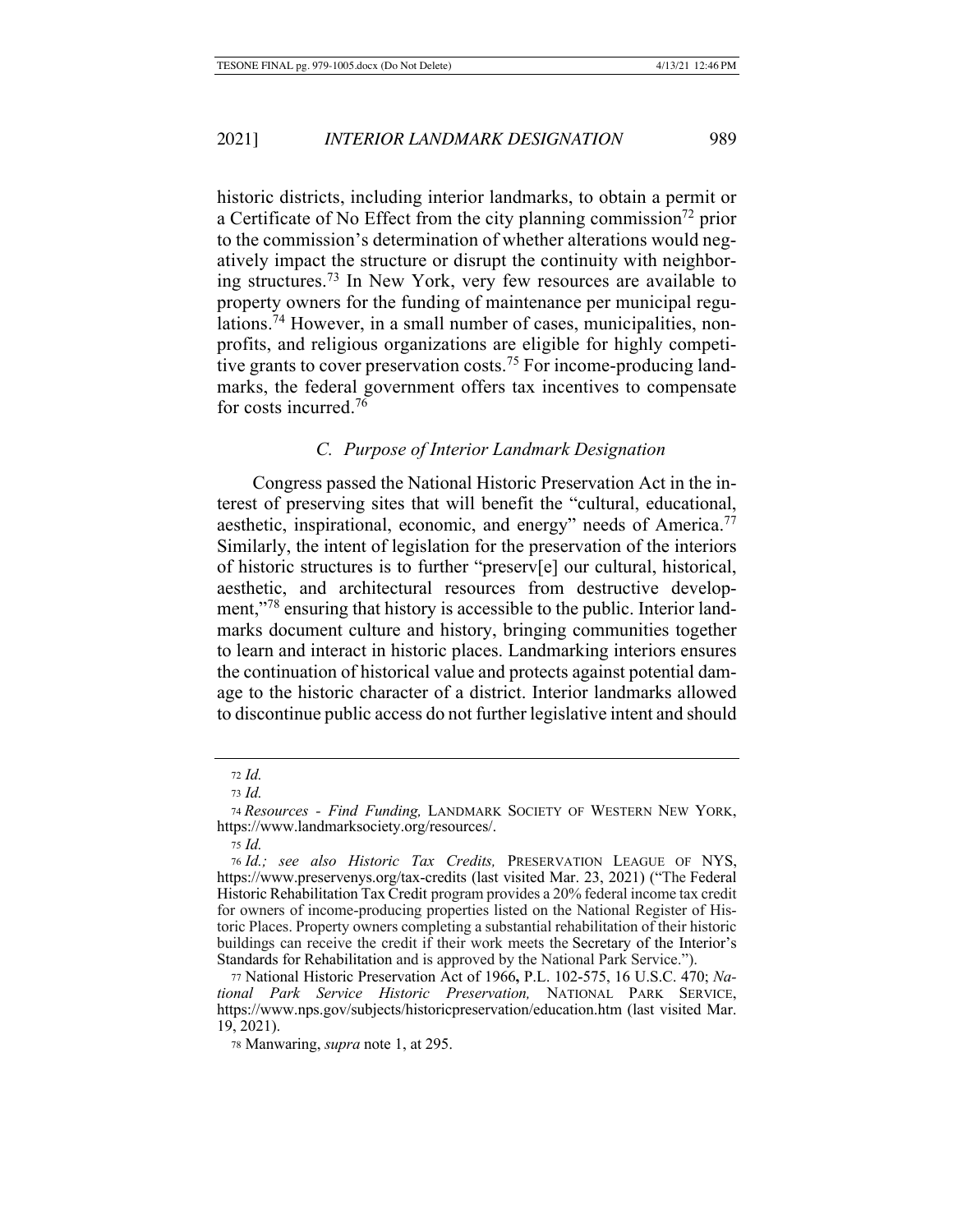not be regulated by government thereafter. Governmental regulation of inaccessible interior landmarks is an unnecessary intrusion on private property. While interior landmarks are customarily open to the public or are areas to which the public is ordinarily invited;<sup>79</sup> land use regulation of interior landmarks, inaccessible to the public, restrict property owner use and may diminish property value.<sup>80</sup>

Historic structures may be listed in the National Register, may be locally designated, or both.<sup>81</sup> Listing in the National Register is an honorary status,<sup>82</sup> allowing the ability to alter structures without seeking permission.<sup>83</sup> When properties are designated as landmarks by local municipalities, local government is given the authority to preserve the historic character by restricting alterations.<sup>84</sup>

# III. CHALLENGES TO LANDMARK REGULATIONS

Interior landmark regulation was initially viewed as an unnecessary governmental intrusion; however, courts began to support the interior directive concluding that regulation of interiors would serve the legitimate public purpose of preserving history for present and future generations.<sup>85</sup>

# A. First Amendment Challenges

State and local governments' ability to regulate landmark designated properties is not a violation of an owner's right to free speech and expression.<sup>86</sup> Regulation of landmarks falls within a local government's authority to decide what activities will interfere least with the historic and aesthetic precedents in historic districts. In *Burke v. City* 

<sup>79</sup> See discussion infra Section IV.

<sup>80</sup> *Id*.

<sup>81</sup> National Register of Historic Places, NATIONAL PARK SERVICE, https://www.nps.gov/subjects/nationalregister/faqs.htm (last visited Mar. 23, 2021).

<sup>82</sup> Id.; People Protecting Community Resources, Strengths of Local Listing, NATIONAL PARK SERVICES, U.S. DEPARTMENT OF THE INTERIOR, https://web.archive.org/web/20110512192512/http://www.cr.nps.gov/hps/work-

ingonthepast/strengths.htm (last visited Mar. 25, 2021).

<sup>83</sup> National Register of Historic Places, supra note 81; People Protecting Com*munity Resources, Strengths of Local Listing, supra note 82.* 

<sup>84</sup> National Register of Historic Places, supra note 81; People Protecting Community Resources, Strengths of Local Listing, supra note 82.

<sup>85</sup> See National Register of Historic Places, supra note 81; see also Preservation Alliance for Greater Philadelphia, *supra* note 52.

<sup>86</sup> Burke v. City of Charleston, 139 F.3d 401 (4th Cir. 1998).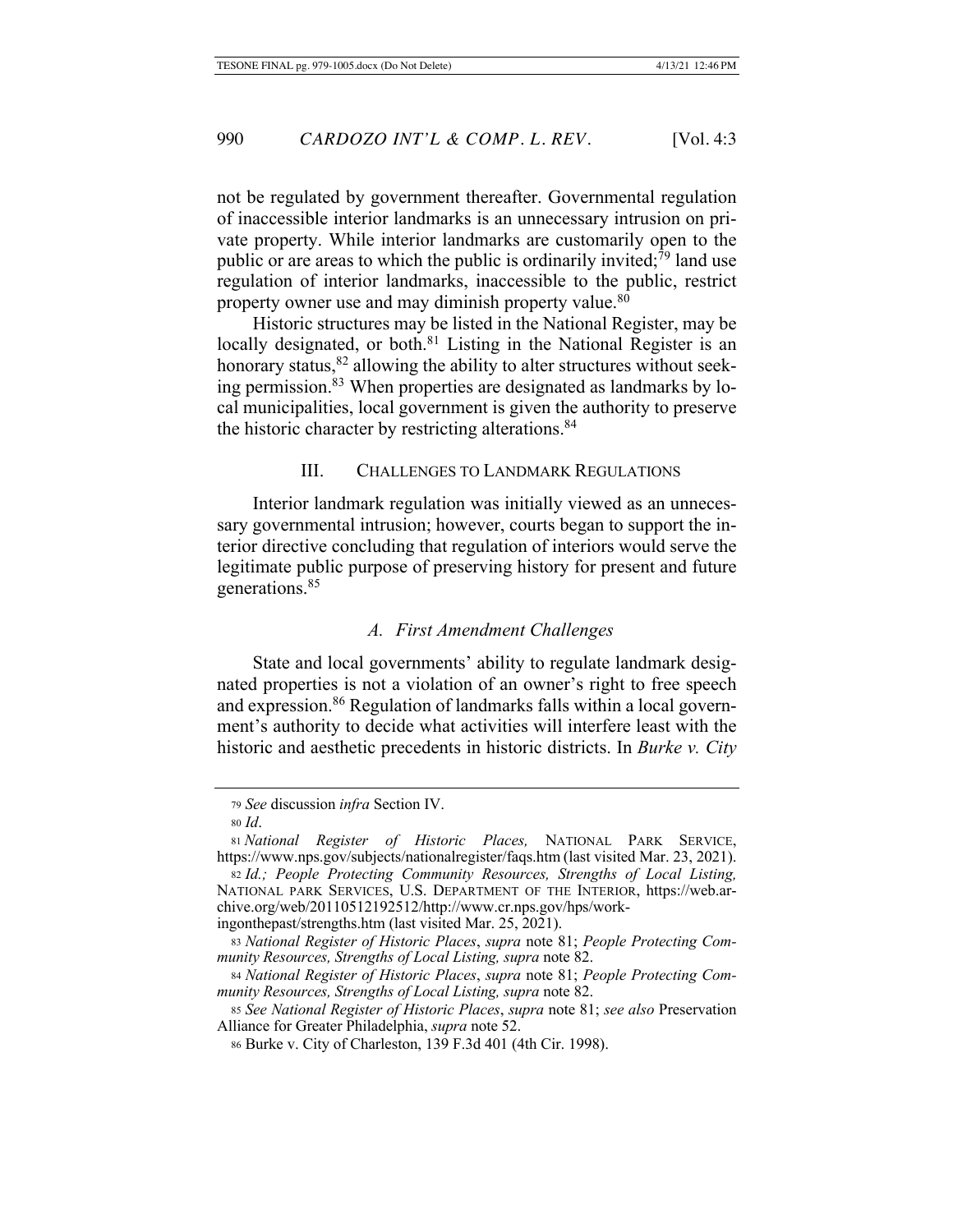of Charleston, the court held that landmark regulations were not intended to silence individual expression, but were intended to maintain similar features within historic districts.<sup>87</sup> In *Burke*, the appellant, a local artist, had painted a wall mural on the exterior of a restaurant located on King Street in Charleston's historic district.<sup>88</sup> The Board of Architectural Review denied the property owner's application to display the mural as it did not comply with historic preservation ordinances and was in stark contrast to the street's style.<sup>89</sup> The mural was a depiction of colorful cartoons, intended "to convey a message of tolerance for diversity by showing different creatures co-existing peacefully."<sup>90</sup> The appellant claimed that rejection of the permit was a violation of his First Amendment rights.<sup>91</sup> This argument was denied by the court, stating that once the appellant sold his services, only the property owner had the right to display the work; therefore, only the property owner had the right to bring the claim.<sup>92</sup> Given the state's authority to regulate historic landmarks, the First Amendment claim would have likely failed for the property owner as well, as the regulations were not substance-specific and applied to all landmarked structures in the city.  $93$ 

However, the landmark designation of religious dwelling interiors can in fact be considered an unlawful governmental intrusion on the freedom of religious expression.<sup>94</sup> The court, in the Society of Jesus

<sup>87</sup> Id. at 408 ("Burke asserts a core First Amendment interest in artistic speech. Charleston counters with its interest in maintaining the aesthetic integrity of its historic district and the related interests of protecting property values and promoting tourism.").

<sup>88</sup> Id. at 403.

<sup>89</sup> *Id.* at 403.

<sup>90</sup> *Id.* at 403.  $91$  *Id.* at 404-07.

<sup>92</sup> Burke, 139 F.3d at 404-07.

<sup>93</sup>  $Id$ 

<sup>94</sup> Soc'y of Jesus v. Boston Landmarks Commission, 409 Mass. 38, 39, 40-43 (1990) ("[A] Superior Court judge held that the designation violated the free exercise clause of the First Amendment to the United States Constitution, and, therefore, granted summary judgment to the Jesuits. This court [the Supreme Judicial Court of Massachusetts] granted the application of the commission for direct appellate review, and we [the Supreme Judicial Court of Massachusetts] now affirm the judgment on the ground that the designation of the church interior violated art. 2 of the Declaration of Rights of the Massachusetts Constitution.") ("Because we [the Supreme Judicial Court of Massachusetts] hold that the designation violates art. 2, we do not reach the Jesuits' remaining constitutional claims . . . "Article 2 provides, in part: "[N]o subject shall be hurt, molested, or restrained, in his person, liberty, or estate, for worshipping GOD in the manner and season most agreeable to the dictates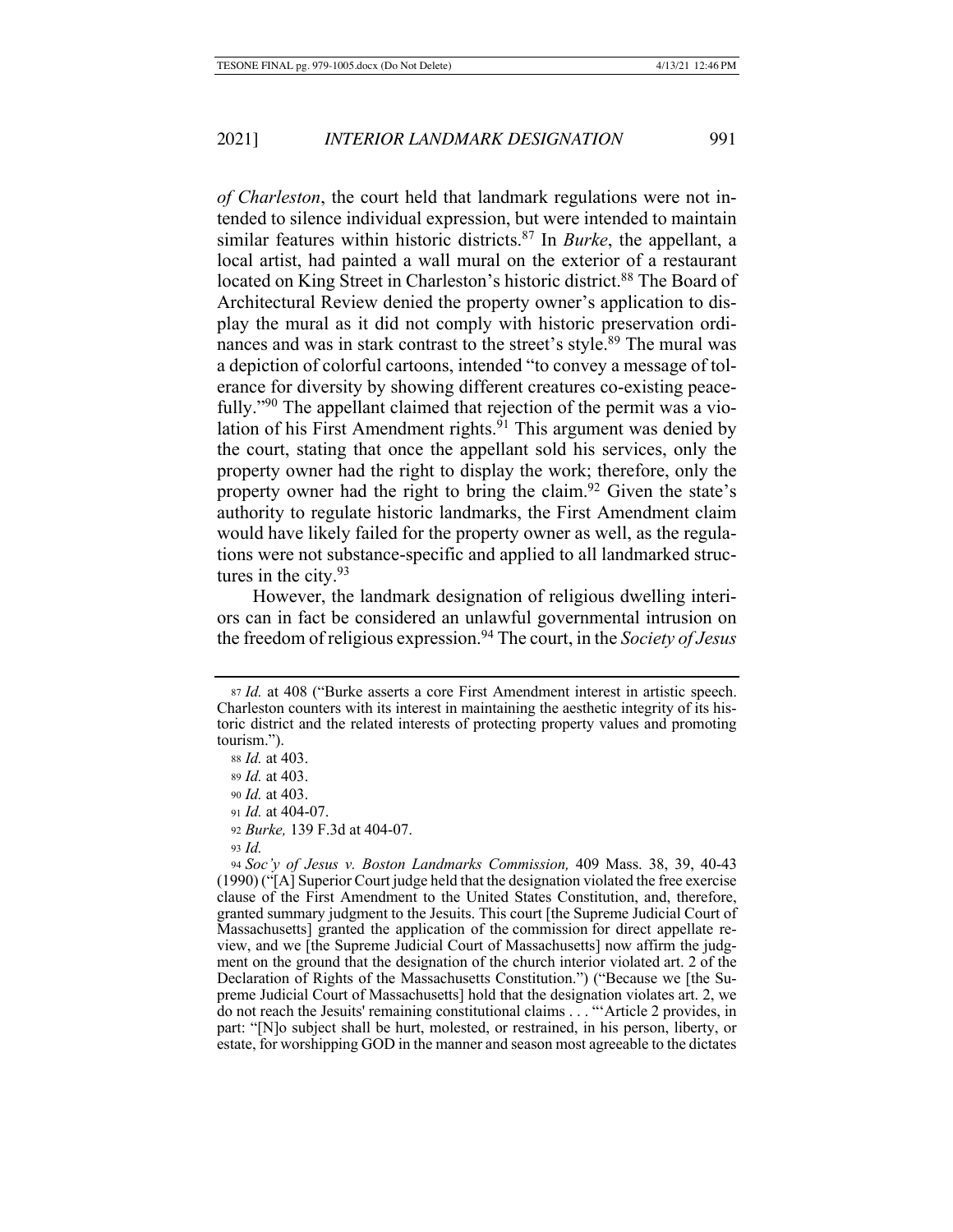of New England v. Boston Landmarks Commission, held that designating a church interior as a landmark, only allowing for renovations subject to municipal approval, infringed on the right to freedom of religion.<sup>95</sup> In this case, the church had planned to renovate the main church area into an office, counseling, and residential center. However, the Landmarks Commission designated the church and part of its interior, as a landmark which restricted permissible alterations. In designating the church as a landmark, the Commission was effectively regulating the church's conduct, resulting in an unconstitutional restraint on religion. Government interest in historic preservation does not justify restraints on the free exercise of religion afforded by the First Amendment and by states' constitutions.<sup>96</sup>

Landmark regulations do not inherently violate the First Amendment. Owners who conduct religiously-oriented activities on their property are not automatically exempt from landmark regulation;<sup>97</sup> nonreligious government intrusion is not a violation of the First Amendment.<sup>98</sup> In Society for Ethical Culture v. Spatt, the court held that the landmark designation did not physically or financially prevent, or seriously interfere with, the conducting of charitable and religious activities.<sup>99</sup> The property in question, the Meeting House of the Society of Ethical Culture of the City of New York (Society), was designated a historic landmark for its art nouveau style facade designed by architect Robert D. Kohn.<sup>100</sup> The Society contended that the designation was an unconstitutional taking and an interference with the free practice of religion.<sup>101</sup> Over the years, the Society had grown substantially in popularity and purchased the property to expand and establish a permanent home. The designation would not allow for the realization of the property's full economic value and would prohibit the demolition of the existing structure necessary to expand business operation.<sup>102</sup> This developmental limitation could potentially affect the

992

of his own conscience; or for his religious profession or sentiments; provided he doth not disturb the public peace, or obstruct others in their religious worship."").

<sup>95</sup> *Id.* at 40-42.

<sup>96</sup> *Id.* at 40-41.

<sup>97</sup> Soc'y for Ethical Culture v. Spatt, 51 N.Y.2d 449, 456 (1980).

<sup>98</sup> *Id.* at 455-56.

 $99$  *Id* 

<sup>100</sup>  $Id$  at 452.

<sup>101</sup> Id. at 452, 453-56 ("The Society is a religious, education and charitable organization founded in 1877 to unite interested person to further the goal of nonsectarian moral improvement.").

<sup>102</sup> Id. at 453-54.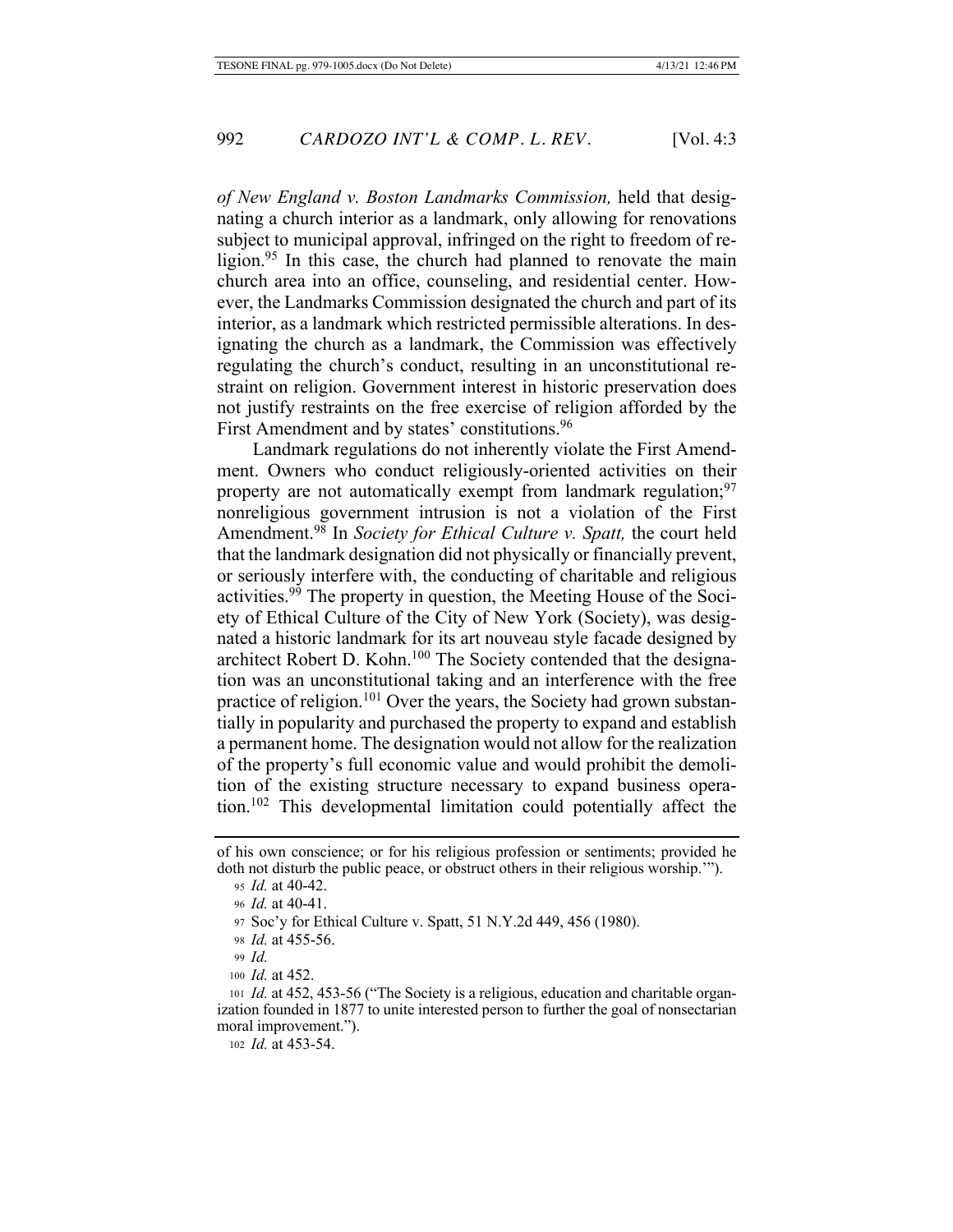property's market value, as well as the Society's ability to continue charitable and religious activities. Nevertheless, the court found the landmark designation did not place an excessive burden on the owner, nor restrict the realization of its charitable mission.<sup>103</sup> Unreasonable restriction on charitable activity will be found when the designation renders the property insufficient for carrying out religious needs, with the sole alternative of ceasing all religious or charitable activity.<sup>104</sup> Although the designation inconvenienced the Society, no evidence was presented to support the argument that the only viable solution for accommodating was to demolish and rebuild. While the Society and other religious and charitable organizations are entitled to First Amendment protections, they are not immune from reasonable governmental intrusion.<sup>105</sup>

### **B.** Fifth Amendment Takings Challenges

The Fifth Amendment of the United States Constitution states that private property cannot be taken by government to confer a public benefit without compensation.<sup>106</sup> To determine whether state regulation constitutes a taking under the Fifth Amendment, courts should consider the economic impact of regulation on the owner and the extent to which the regulation interferes with reasonable investmentbacked expectations, and the type of government action involved.<sup>107</sup> Government does not have a responsibility to assure maximum economic benefit, but must ensure equitable use of property.<sup>108</sup> However, physical invasions of personal property by government or governmental denial of all economically viable uses of property will almost always be upheld as a taking. In contrast, obstruction of property development will likely not be considered a taking.<sup>109</sup>

<sup>103</sup> Soc'y for Ethical Culture, 51 N.Y.2d at 453-54.

<sup>104</sup> *Id.* at 454-55 (citing Lutheran Church in Am. v. City of New York, 35 N.Y.2d  $121(1974)$ .

<sup>105</sup> *Id.* at 456.

<sup>106</sup> U.S. CONST. amend. V, § 2; STEWART E. STERK ET AL., LAND USE REGULATION 235 (2nd ed., University Casebook Series) ("[A]ny action that would violate the Fifth Amendment if done by the federal government is deemed to violate the Fourteenth Amendment when done by state or local officials."); Penn Central Transp. Co. v. City of New York, 438, U.S. 104, 123 (1978).

<sup>107</sup> Penn Central, 438 U.S. at 123-24; Manwaring, *supra* note 1, at 307-09.

<sup>108</sup> Penn Central, 438 U.S. at 124, 136-38.

<sup>109</sup> See Loretto v. Teleprompter Manhattan CATV Corp., 458 U.S. 419, (1982).; see also Lucas v. S. Carolina Coastal Council, 505 U.S. 1003 (1992); see also STEWART E. STERK ET AL., *supra* note 106.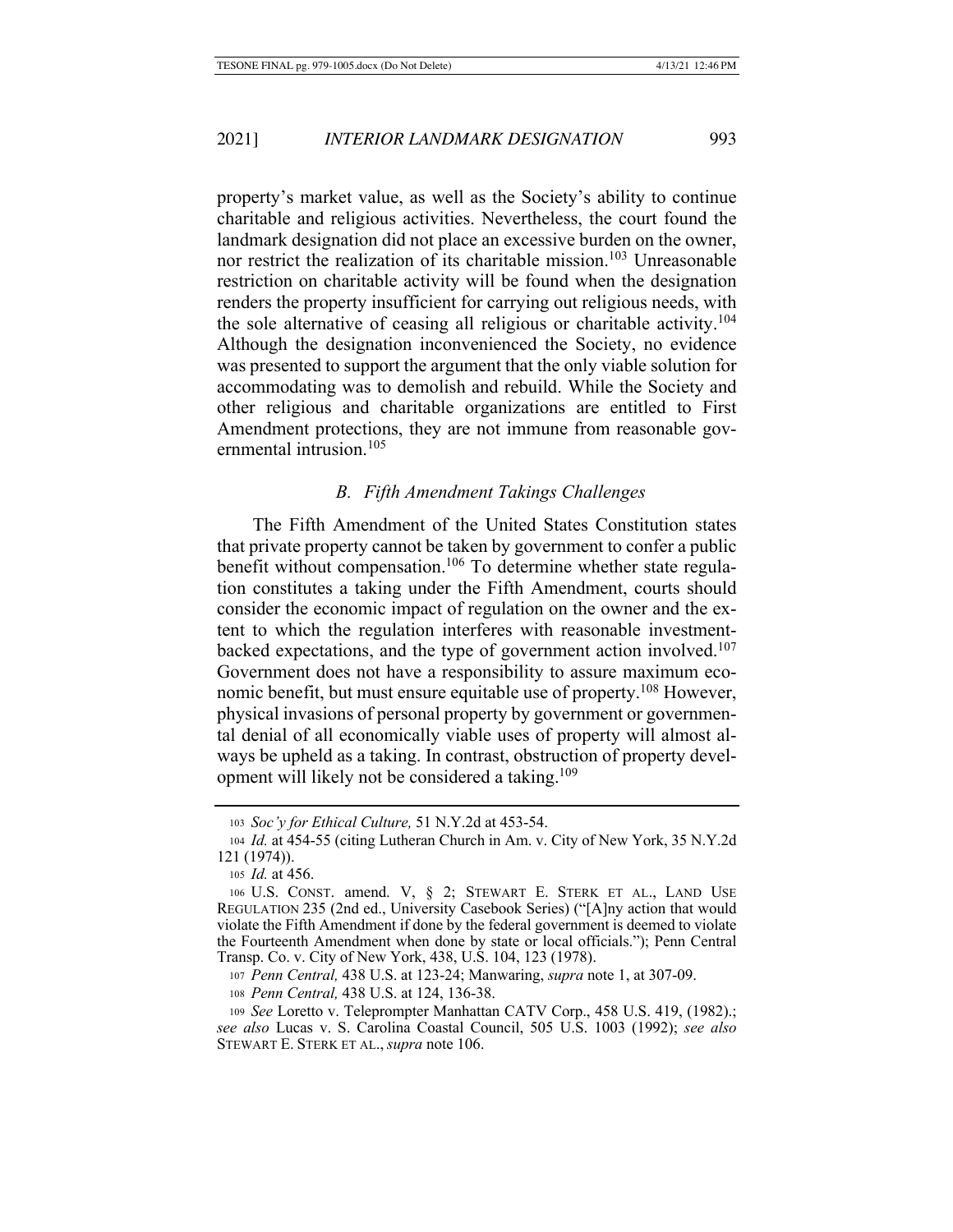Typically, if government regulation acts as permanent physical invasion or occupation, if there is a singling out or concentration of losses, and/or if regulations interfere with the existing use of property, then government must provide compensation.<sup>110</sup> If the regulation is not invasive, prevents harm, has a reciprocity advantage, or solely interferes with a prospective use no compensation is required.<sup>111</sup>

Local municipalities can make and enforce landmark regulations without violating the Fifth Amendment's Takings Clause.<sup>112</sup> Penn *Central Transportation Co. v. New York City laid the groundwork for* imposing building and maintenance restrictions on landmarked prop $i$ erties to advance public interests, excluding *per se* challenges. In *Penn Central*, the Supreme Court rejected Penn Central's assertion that any economic restriction imposed on their use of property, under the Landmarks Preservation Law, was a taking.<sup>113</sup> New York enacted the Landmarks Preservation Law (LPL) allowing local municipalities to designate neighborhoods, buildings, and structures as historical landmarks.<sup>114</sup> Penn Central Transportation Company, which owned Grand Central Station, a historic landmark designated under the  $LPL<sup>115</sup>$  leased the airspace above Grand Central and submitted proposals for the construction of an office building above the designated structure.<sup>116</sup> When the proposal was denied by the city's Landmarks Preservation Commission, Penn Central challenged the decision arguing the rejection was a violation of the Fifth Amendment's Taking Clause, requiring just compensation.<sup>117</sup> The Court reasoned the economic impact did not constitute total diminution of property value as the owners retained the ability to generate revenue. Merely prohibiting property owners from generating additional revenue, in this case through leasing the airspace rights above the building, is not a constitutional taking.<sup>118</sup> The Court reasoned that Penn Central's investmentbacked expectations were not significantly impacted as potential

112 See Penn Central, 438 U.S. 104.

- 114 *Id.* at 104.
- 115 *Id.* at 107-09, 113-15.
- 116 *Id.* at 104-05.
- $_{117}$  *Id.*

<sup>110</sup> See Loretto, 458 U.S. 419; Lecture, Professor Stewart Sterk, Property Law  $(2019).$ 

<sup>111</sup> See Penn Central, 438 U.S. 104; Lecture, Professor Stewart Sterk, Property  $Law (2019).$ 

<sup>113</sup> *Id.* at 104-05.

<sup>118</sup> Penn Central, 438 U.S. at 120-22.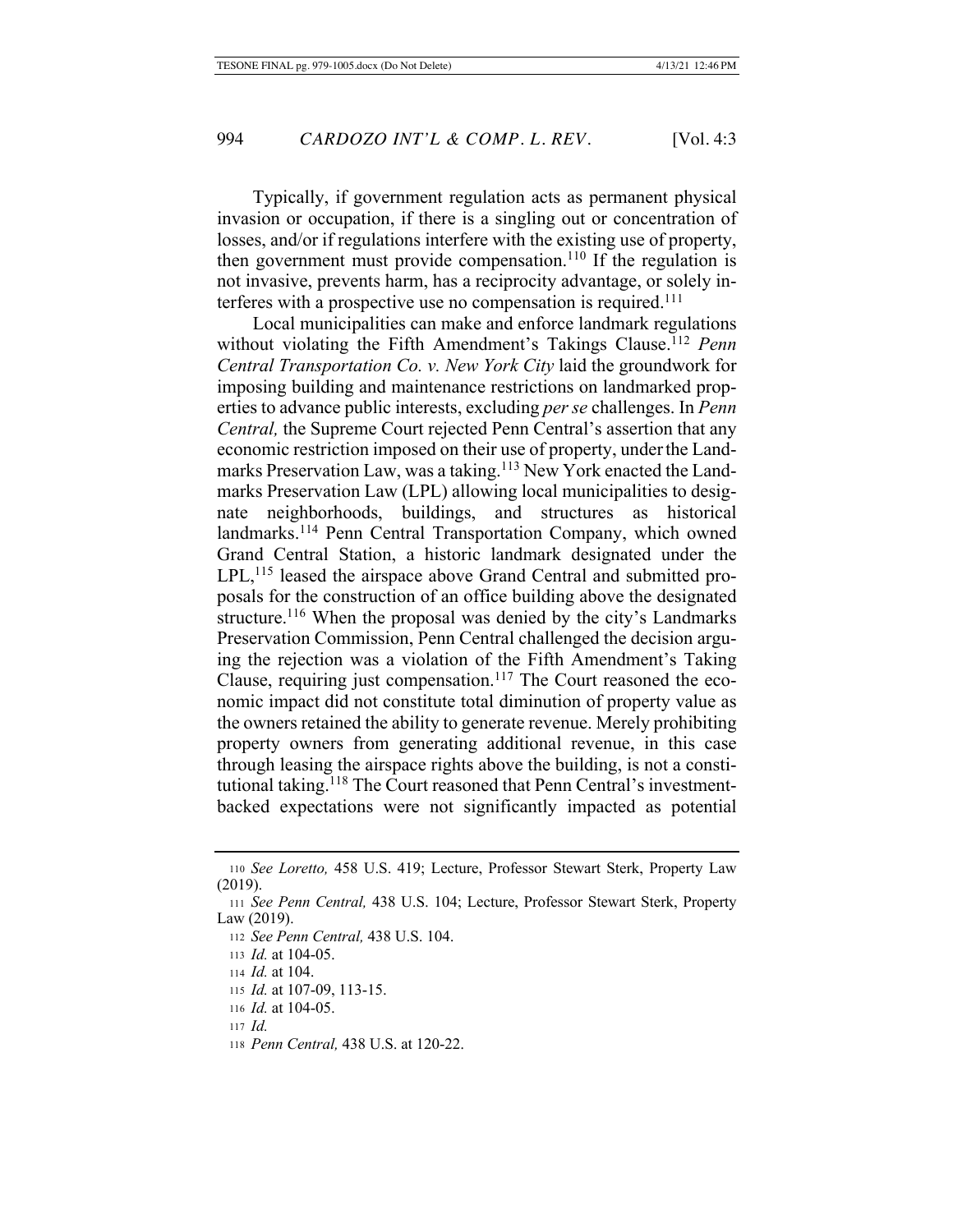revenue generated from the developed airspace was not a viable option at the time the property was purchased.<sup>119</sup> In this case, the government's actions prohibited further development; the Court maintained that significant public interest in protecting a landmark was advanced by the regulation, which prohibits the development of airspace above the terminal. $120$ 

An exception to the holding in *Penn Central* arises when all economically viable use of property is denied or when reasonable use is noxious and prohibited by nuisance  $law<sup>121</sup>$ . Exceptions should follow the decision in *Lucas v. South Carolina Coastal Council*, in which the Supreme Court held that not allowing Lucas, the property owner, to build on beachfront property would result in total deprivation of any potential beneficial use of property, having the same effect as a permanent physical invasion, rendering it a taking.<sup>122</sup>

While landmark regulations are constitutional, there are cases in which regulation is deemed unconstitutional as applied to specific properties.<sup>123</sup> If landmark designation and regulation interferes with an owner's right to own and manage property or forces the owner to discontinue longstanding use of the property, it is a violation of the Fifth Amendment.<sup>124</sup> In *Lutheran Church in America v. City of New York*, the court held the New York Landmarks Preservation Commission did not have the authority to infringe upon the free use of the owner's property, which was utilized for charitable purposes and which was experiencing documented hardship.<sup>125</sup> In *Lutheran Church*, the property owner, a religious entity, acquired property for use as religious, corporate offices. The property was selected for designation as it is one of few standing Anglo-Italianate brownstones, once belonging to J.P. Morgan, Jr.<sup>126</sup> If landmark designation continued, it would result in insufficient space to operate current business; property use of the past twenty years could not continue as the designation would prevent the construction of additional workspace.<sup>127</sup> A

 $119$  *Id.* at 124-26.

<sup>120</sup> *Id.* at 119-20.

<sup>121</sup> Lucas v. South Carolina Coastal Council, 505 U.S. 1003, 1003-04 (1992).

 $122$  *Id.* at 1003-05.

<sup>123</sup> See Lutheran Church in Am. v. City of New York, 35 N.Y.2d 121 (1974).

 $_{124}$  *Id.* 

<sup>125</sup> *Id.* at 123-24, 132.

<sup>126</sup> *Id.* at 123-25.

<sup>127</sup> *Id.* at 123-24, 132.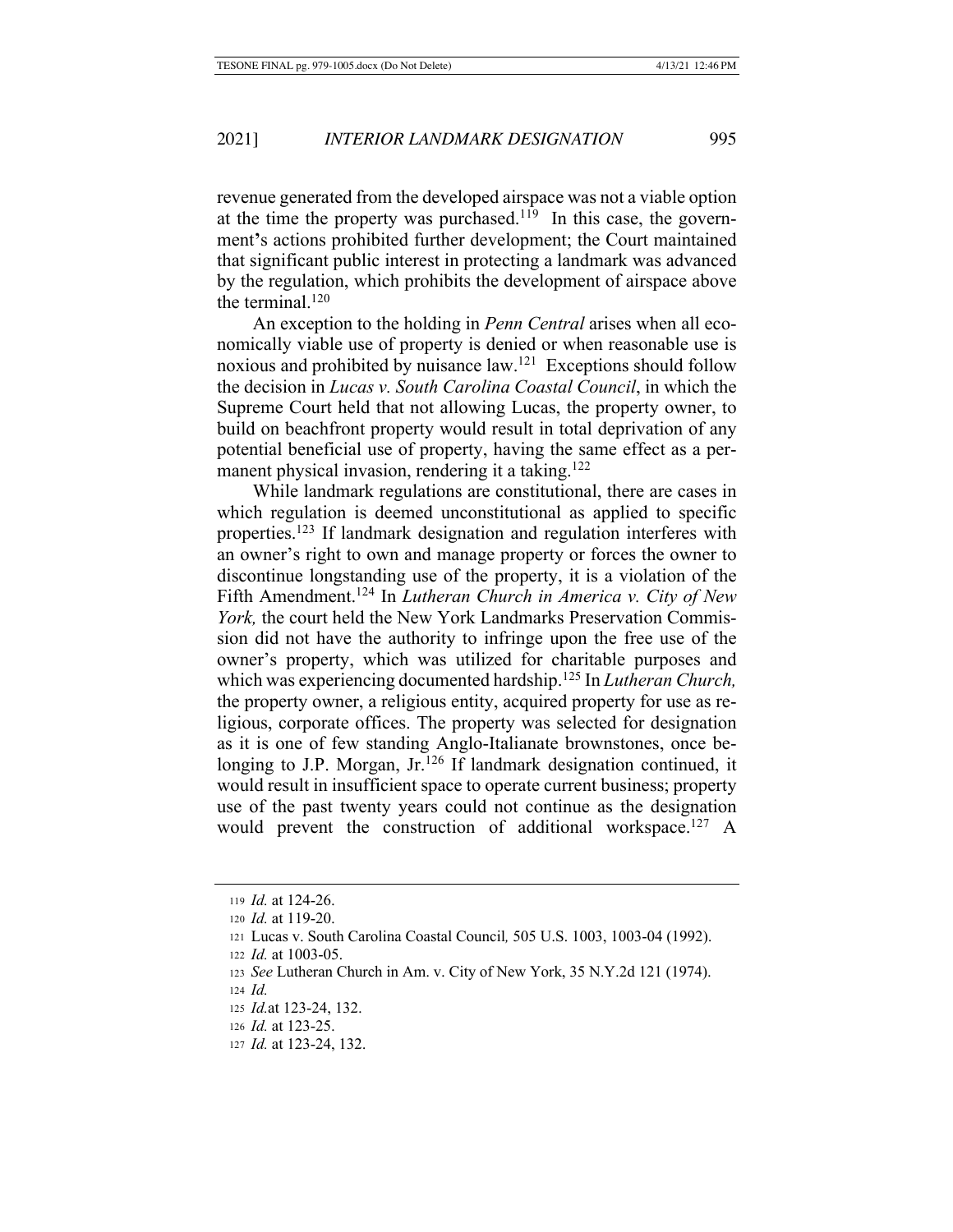municipality's infringement upon an owner's free, consistent, and continuing pre-existing use of property is a taking under the Fifth Amendment.<sup>128</sup>

## C. Challenges to Interior Landmark Regulations

The First Amendment and the Fifth Amendment do not protect owners of interior landmarks who choose to privatize their structures. The legal analysis of First and Fifth Amendment challenges to the regulation of interior spaces are similar to those of exterior landmarks and focus on the unreasonable nature of regulations, the extent to which such regulations are arbitrary and capricious, and whether regulations fail to bring out their intended benefit.<sup>129</sup> Property owners argue that government should not regulate interior landmarks if the interior is inaccessible to the public.<sup>130</sup> State and local governments, along with the courts, stand by the contention that public access is not necessary, even though regulations are enacted with the intent of public bene $fit^{131}$  Suspending public access to interior landmarks eliminates the essential nexus between government regulation and public interest.<sup>132</sup>

Governments have argued, and courts have agreed, that if cities are deprived of historic property by an owner's decision to suspend access, it would diminish the municipality's ability and authority to restore and regulate current landmark structures. In Weinberg v. Barry, the court held that interior landmark designation was a power afforded to states and interior regulation was proper even when public access was not permitted.<sup>133</sup> In *Weinberg*, the trustees for the beneficial owners of the property argued that recommending the interior for landmark designation would be a burden on their use of the interior by making alterations subject to onerous review, forcing them to maintain the wholly private interior as a public landmark at their own expense during the ninety-day application review period.<sup>134</sup> The court maintained that economic interest did not outweigh public purpose. However, the court did contend that if the review exceeded ninety days, designation

 $128$  *Id.* 

<sup>129</sup> STERK ET AL., *supra* note 106, at 135-55.

 $130$  *Id.* 

 $131$  *Id.* 

 $132$  *Id.* 

<sup>133</sup> Weinberg v. Barry, 604 F.Supp. 390 (1985).

<sup>134</sup> Id. at 394-98.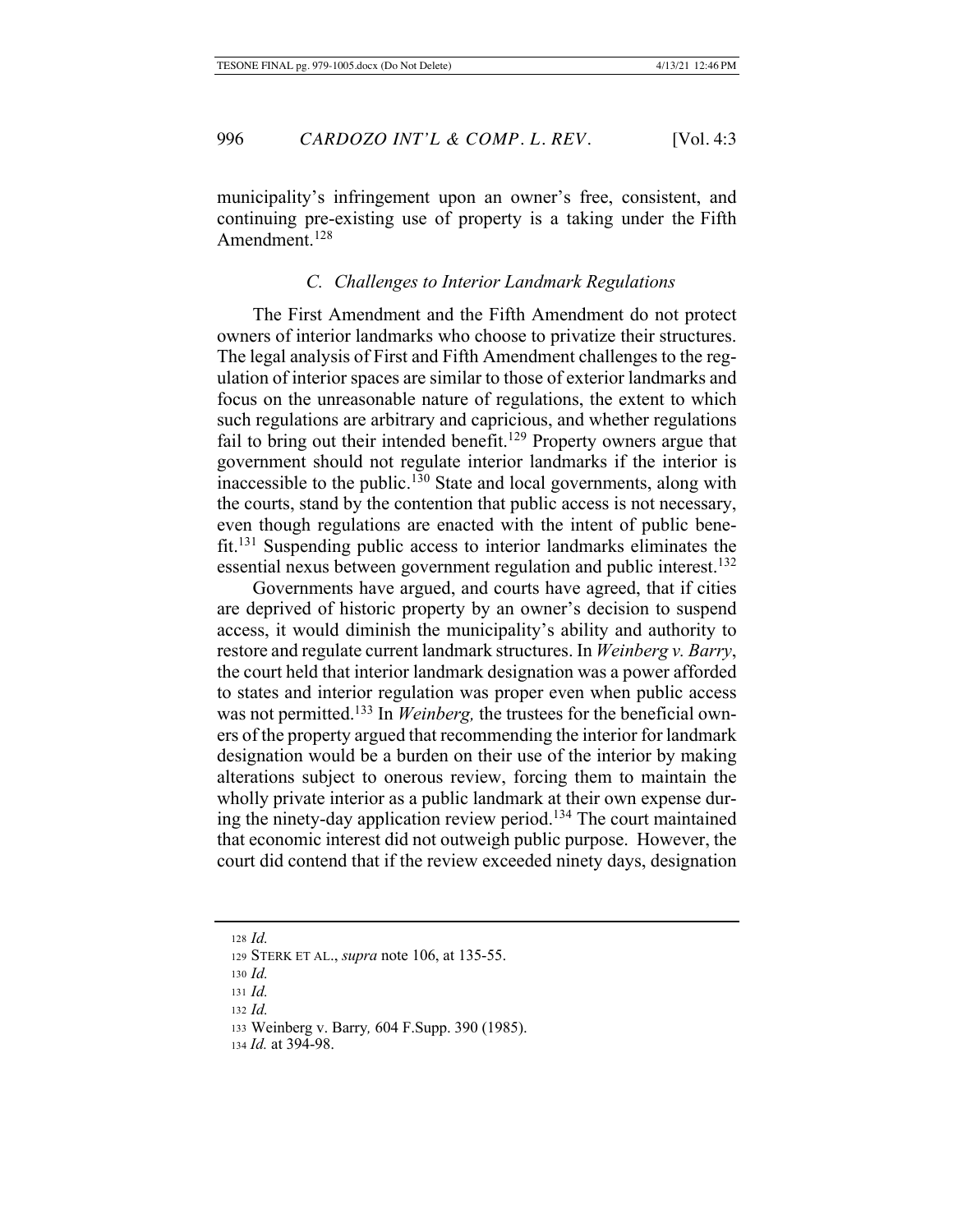would be untimely and unlawful, and a landmark designation application would need to be refiled.<sup>135</sup>

The designation of interiors as landmarks is not a violation of the Fifth Amendment. In 1987, twenty-eight theaters, including their interiors, were landmark designated. These designations were challenged in Shubert Org. v. Landmarks Pres. Comm'n of New York. The court rejected the buildings owners' contention that regulation was an excessive burden and a violation of the Fifth Amendment,<sup>136</sup> reasoning that the *Penn Central* decision should apply to both interior and exterior landmark designations.<sup>137</sup> The theater owners argued that designating the interior and exterior would adversely affect the owners' ability to adapt the theaters to changes in production equipment, would increase the expense of maintaining the theaters in accordance with regulations and would also increase the cost burden on producers. The court maintained there was a reasonable basis for the designations, previous theater designations included the Apollo Theater, the Beacon Theater, City Center, Carnegie Hall, and Town Hall.<sup>138</sup>

Potential private use of an interior does not preclude designation as any structure can be made private.<sup>139</sup> At the time of designation, interior structures must be locations which the public may visit or is typically invited; regulations apply even if there is an entrance fee. However, these prerequisites do not preclude interiors from closing to the public in the future.<sup>140</sup> The explicit purpose of Landmarks Law is the protection of historic landmarks. Following the Shubert decision, the court in *Teachers Ins. & Annuity Ass'n v. City of New York* held that the designation of an interior landmark does not constitute a taking.<sup>141</sup> Both the interior and exterior of the Four Seasons Restaurant, located on the ground floor of the Seagram Building in New York City, was designated as a landmark in 1989 due to its "special historical and aesthetic interest."<sup>142</sup> The Seagram Building is the only building in New York City designed by German architect, Ludwig Mies

 $135$  *Id.* at 397-400.

<sup>136</sup> See Shubert Org., Inc. v. Landmarks Pres. Comm'n., 166 A.D.2d 115 (1st Dep't 1991).

<sup>137</sup> *Id.* at 121-22.

<sup>138</sup> *Id.* at 119, 121-23.

<sup>139</sup> Teachers Ins. & Annuity Ass'n v. City of New York, 82 N.Y.2d 35, 43-44  $(N.Y. 1993)$ .

<sup>140</sup> N.Y.C. Admin. Code § 25-302(1); id. at 43-45.

<sup>141</sup> Teachers Ins. & Annuity Ass'n, 82 N.Y.2d at 45-46.

<sup>142</sup>  $Id.$  at 40.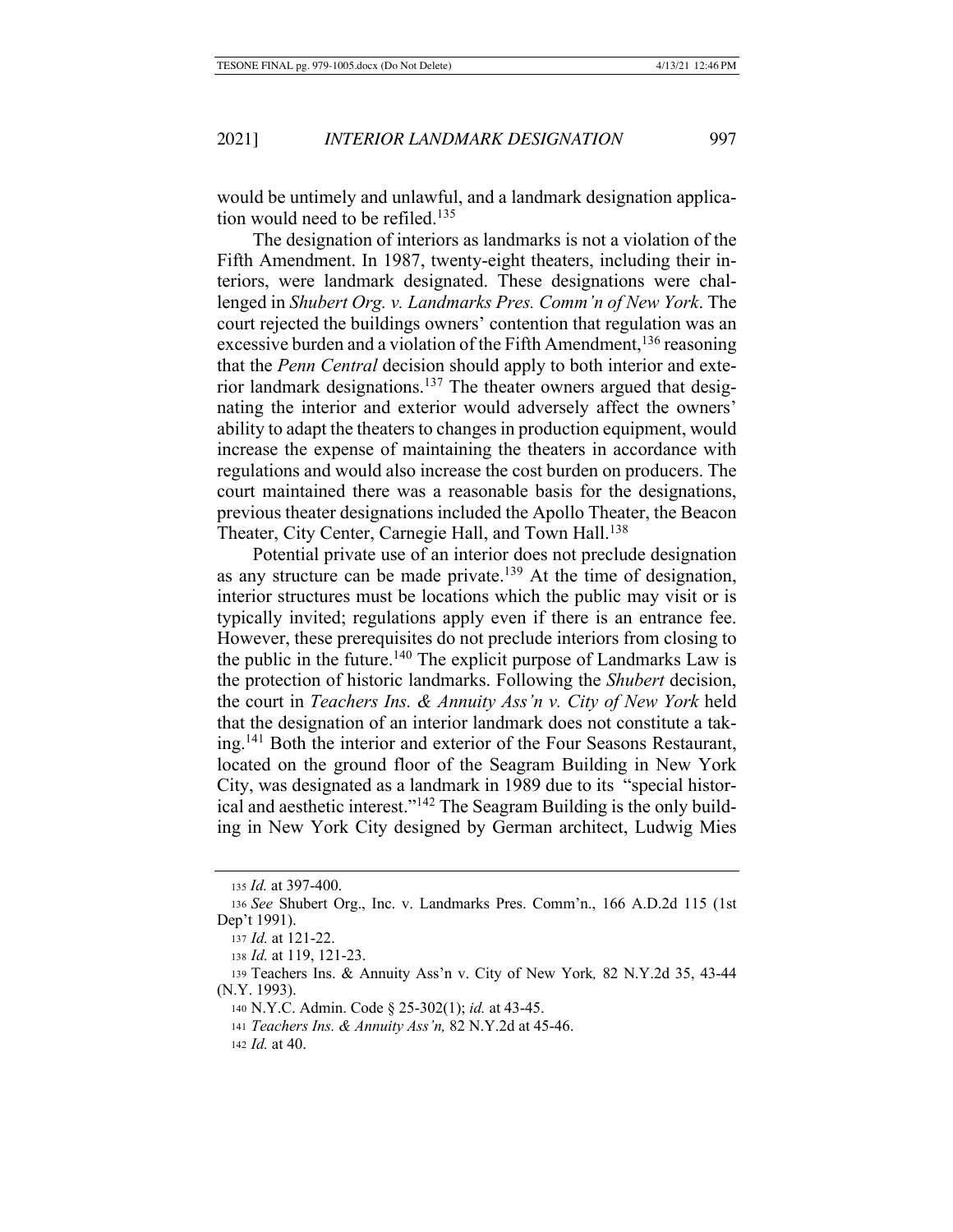van der Rohe; his design assistant, Philip Johnson, created the interior. When Teachers Insurance and Annuity Association (Association) purchased the Seagram Building, they agreed to propose the exterior of the building for landmark designation when eligible, however, the restaurant operator proposed the interior of the building for designation without consulting the Association.<sup>143</sup> The owners argued interior designation was an unfair burden, prohibiting renovations to maximize the real estate value and economic benefit and that interiors cannot be landmarked under owner objection.<sup>144</sup> The court, however, rejected the arguments concluding that Landmarks Law does not require owner consent for designation and future public access would not influence landmark designation decisions.<sup>145</sup>

# IV. CHALLENGES TO REGULATION OF PRIVATE INTERIORS

Courts continue to uphold landmark commissions' authority to determine appropriate alterations to interior landmarks. However, when interior landmarks discontinue public access, regulation becomes purposeless.

*Penn Central* emphasized that Landmarks Preservation Law enacted in New York was not designed for public "acquisitions of historic properties . . . rather, [provides] services, standards, controls, and incentives that will encourage preservation by private owners and users."<sup>146</sup> Therefore, if private owners desire to alter their landmark designated property, interior or exterior, they must obtain a Certificate of Appropriateness or Certificate of No  $E$ ffect<sup>147</sup> with the purpose of ensuring that changes are consistent with, and promote the interests of, the Landmarks Commission in preserving such structures.<sup>148</sup>

Landmark commissions must decide each case on the merits of the application. In *Martin v. City and County of San Francisco*, the court held that conceivable adverse effects on the environment were not grounds for the municipality to refuse review of alterations or renovations of an interior landmark.<sup>149</sup> The homeowner challenged

<sup>143</sup> *Id.* at 40-41.

<sup>144</sup> *Id.* at 40-45.

<sup>145</sup> *Id.* at 42-46.

<sup>146</sup> Penn Central, 438 U.S. at 109-10.

<sup>147</sup> Certificate of No Effect, supra note 53.

<sup>148</sup> See Matter of Save America's Clocks, Inc., 33 N.Y.3d 198 (2019).

 $149$  Martin v. City & County of San Francisco, 135 Cal.App.4th 392, 396-97  $(2005).$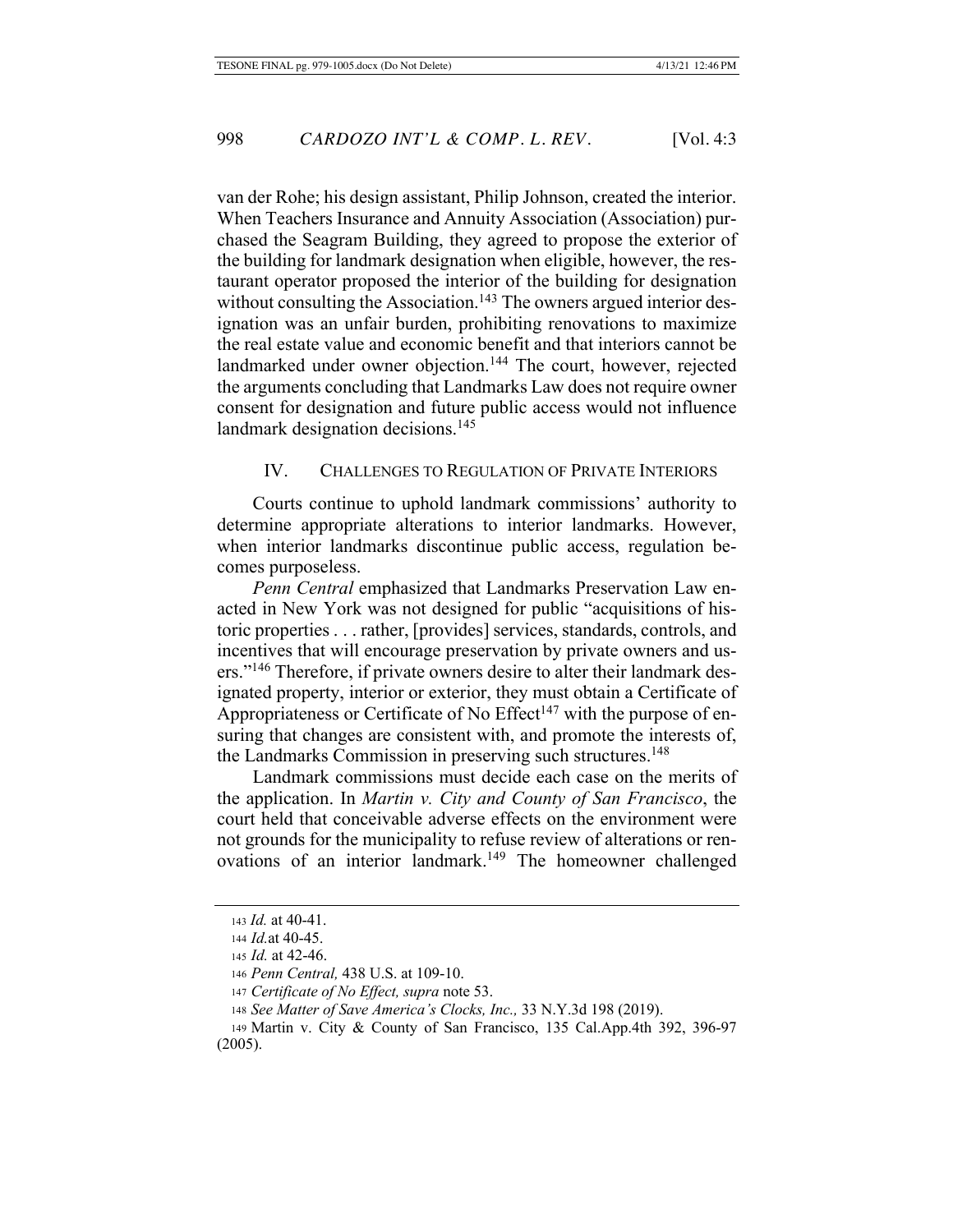municipal authority to lawfully require the owner of a private, singlefamily home to endure the expense of review of proposed interior alterations pursuant to the California Environmental Quality Act.<sup>150</sup> The Atkins House was built in 1853 and was designated as an interior landmark in 1977 due to its status as one of the oldest structures in San Francisco and for its 1893 remodeling by 19<sup>th</sup> century architect Willis Polk,<sup>151</sup> known for his iconic, natural redwood interiors.<sup>152</sup> The owner wished to dismantle portions of the redwood interior, however, the municipality refused to consider the permit without review under the California Environmental Quality Act, as the project impacted a historic resource.<sup>153</sup> A municipality cannot lawfully require an owner of a private residence, who proposes to modify the interior not visible to the public, to undergo the expense of review pursuant to another governing body. The court determined that, although the municipality can grant or deny permits for alterations to interior landmarks, their authority does not extend to deferment to the California Environmental Quality Act review of interior modifications that are not perceptible to the public. $154$ 

In accordance with the holding in *Teachers*, public accessibility is simply a "jurisdictional predicate" for Landmark Preservation Commission (LPC) designation.<sup>155</sup> In 2019, in Matter of Save America's Clocks, Inc. v. City of New York, the court held that the LPC has full discretion in deciding if changes to landmarks are appropriate and determined that terminating public access complied with the statutory standard.<sup>156</sup> The interior of the Old New York Life Insurance Company headquarters in New York City was designated a landmark in 1987; the designation included a banking hall and a clock tower.<sup>157</sup> The clock tower is located in the western end and is the largest of purely mechanical clock towers in New York City, the only comparable clock is Big Ben in London.<sup>158</sup>

158 Save America's Clocks, Inc. v. City of New York, 157 A.D.3d 133, 135-37  $(2017).$ 

<sup>150</sup> *Id.* at 397-99.

 $151$  *Id.* 

 $152$  *Id.* 

<sup>153</sup> *Id.* at 398.

<sup>154</sup> *Id.* at 405-08.

<sup>155</sup> Teachers Ins. & Annuity Ass'n, 82 N.Y.2d at 42.

<sup>156</sup> Matter of Save America's Clocks, Inc., 33 N.Y.3d 198, 209-10 (2019).

 $157$  *Id.* at 204.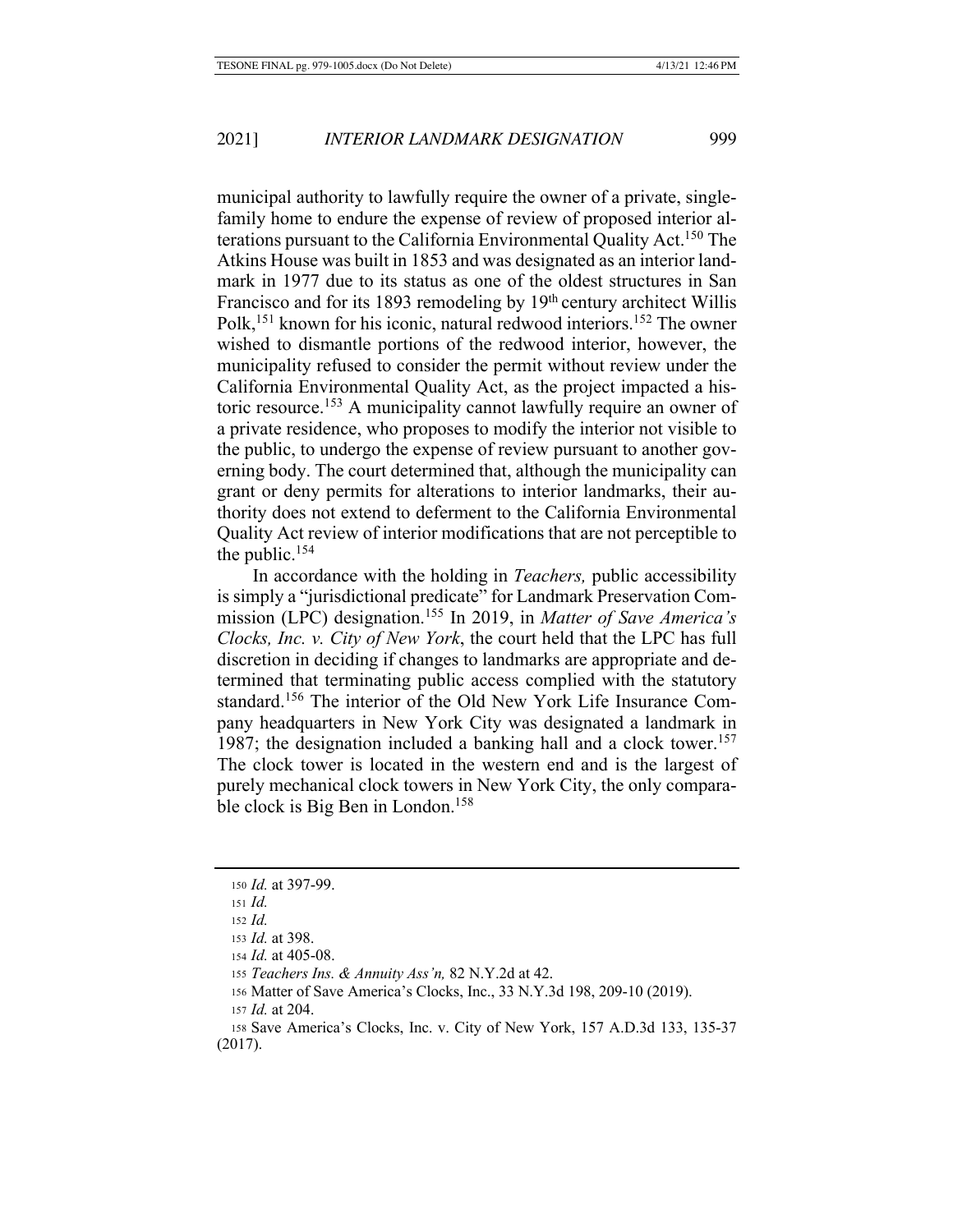In 2013, the building was sold to the Civic Center Community Group Broadway LLC, which received approval to convert the building to private residences.<sup>159</sup> Although the developer was not required to maintain the clock in working condition, the LPC approved keeping the clock running electrically and allowed the clock tower to become an integrated part of a private residence.<sup>160</sup> The court held that the LPC had a rational basis for approving the clock's modernization, as these changes would ensure the clock's continued operation and would allow for easier maintenance. Additionally, the changes would enhance the clock's exterior, which is visible to the public.<sup>161</sup>

The placement of the clock tower in a private residence was challenged by Save America's Clocks, Inc.; the LPC responded by stating, "there's no power under the Landmarks Law to require interior-designated spaces to remain public."<sup>162</sup> The court held that public access was merely a "threshold" condition that would allow for the exercise of police power over private property.<sup>163</sup>

Conversely, the dissent<sup>164</sup> emphasized that the purpose of the LPC was to designate and regulate landmarks for public enjoyment.<sup>165</sup> The dissent maintained that the LPC could only approve changes and alterations that would not imperil the integrity of the landmarked structure and that the LPC exceeded its authority in a "contravention of the plain language of the Landmarks Preservation Law."<sup>166</sup> Both the court and the LPC's contention that public access is solely a "threshold" requirement is misguided,  $167$  approving privatization "effectively rescinds the clock's landmark designation  $\dots$  [and] contravenes the LPC's statutory mandate to permit only those alterations that effectuate the purpose of Landmarks Preservation Law,"<sup>168</sup> which does not include converting a "public treasure" into private, luxury residences.

The purpose of landmark designation is to "enhance the quality" of life for all, not merely a few."<sup>169</sup> The majority concluded that the

163 *Id.* at 208.

<sup>159</sup> Matter of Save America's Clocks, Inc., 33 N.Y. at 205.

<sup>160</sup> *Id.* at 205-06.

<sup>161</sup> *Id.* at 208-09.

<sup>162</sup> *Id.* at 205.

<sup>164</sup> *Id.* at 210-27.

<sup>165</sup> Matter of Save America's Clocks, Inc., 33 N.Y.3d at 210-27.

<sup>166</sup> *Id.* at 220.

<sup>167</sup> *Id.* at 212-15, 220-21.

<sup>168</sup> *Id.* at 220.

<sup>169</sup> *Id.* at 212.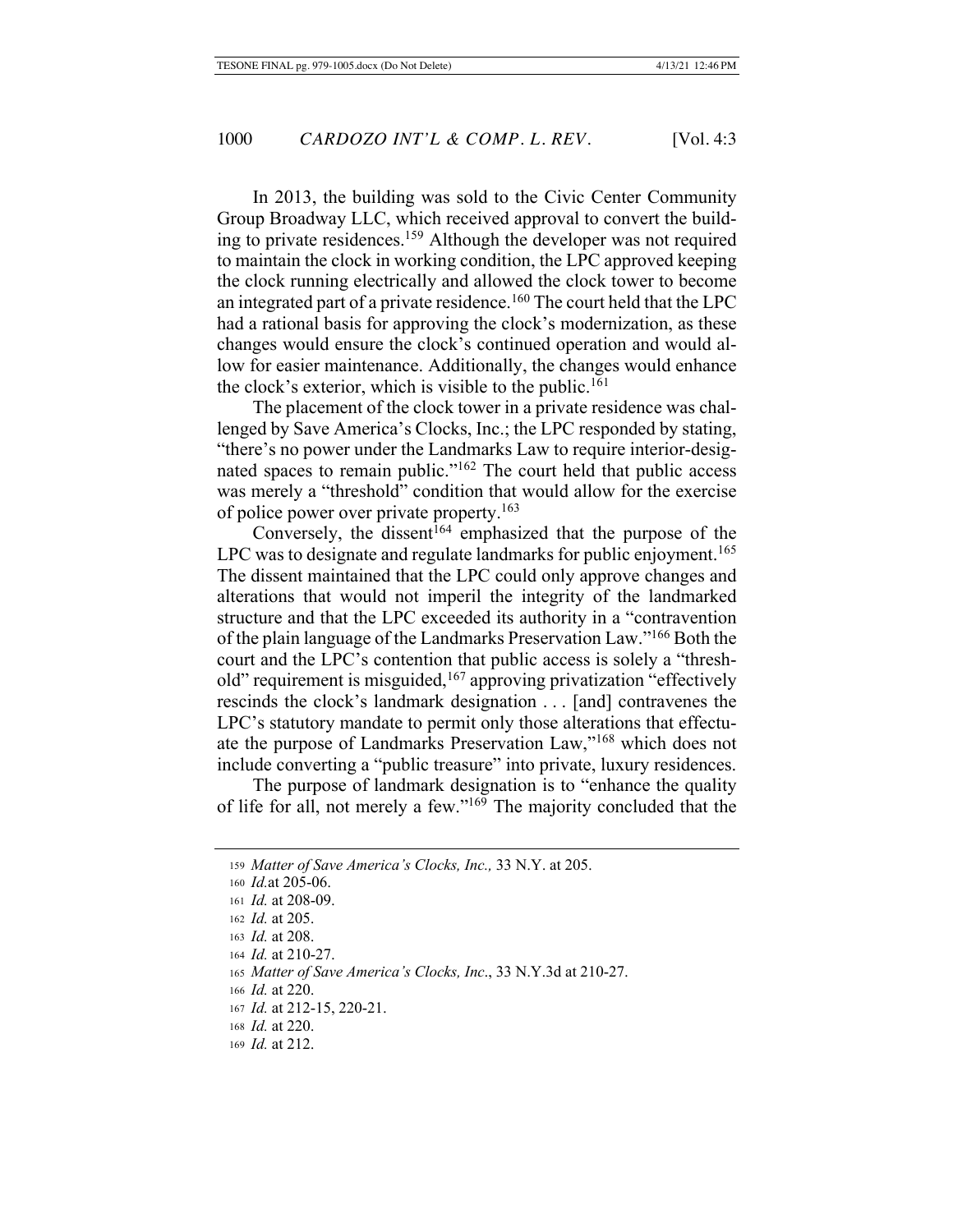LPC did not have the authority to make determinations regarding the public's access to the interior landmark; if this is valid, it follows that

the LPC's authority to regulate landmark maintenance should be suspended if the owner privatizes the landmark after designation.<sup>170</sup> Modernizing the clock and integrating it into a private residence renders the LPC's power to regulate the landmark obsolete, contradicting the fundamental purposes of the LPC and its regulation.<sup>171</sup>

# A. If Government Cannot Require that Interior Landmarks Be Publicly Accessible, Government Should Not Be Permitted to Regulate Alterations of Publicly Inaccessible Interiors

If municipalities lack the authority to require that interior landmarks be open to the public, correspondingly, municipalities should not possess the authority to impose regulations on publicly inaccessible landmarks as the essential function of landmark preservation and regulation is to "promote the use of landmarks and historic districts for the education, pleasure and welfare" of the public.<sup>172</sup>

Permanent intrusion is an infringement on an owner's fundamental property rights and on an owner's right to exclude. Regardless of the extent of government intrusion, permanent infringements are a taking, even when economic impact is nominal.<sup>173</sup> In *Loretto v. Tele*prompter Manhattan Catv Corp., the Court held that the size of the area physically taken by government is an irrelevant factor in a takings case, if the area is permanently occupied, then it is considered a taking.<sup>174</sup> In *Loretto*, New York City passed a law prohibiting

<sup>170</sup> Id. 210-27.

<sup>171</sup> Matter of Save America's Clocks, Inc., 33 N.Y.3d at 210-27.

<sup>172</sup> Code of the District of Columbia  $\S$  6-1101, *available*  $at$ https://code.dccouncil.us/dc/council/code/sections/6-1101.html (last visited Mar. 24, 2021) ("Promote the use of landmarks and historic districts for the education, pleasure, and welfare of the people of the District of Columbia."); About LPC, NYC LANDMARKS PRESERVATION LAW, https://www1.nyc.gov/site/lpc/about/aboutlpc.page (last visited Mar. 24, 2021) ("Promote the use of historic districts, landmarks, interior landmarks, and scenic landmarks for the education, pleasure and welfare of the people of the City."); Santa Monica Municipal Code,  $\S$  9.56.020, *availa*ble  $\alpha t$ 

http://www.qcode.us/codes/santamonica/view.php?version=beta&view=mo-

bile&topic= $9-6-9$  56-9 56 020 (last visited Mar. 24, 2021) ("Promote the use of Landmarks, Structures of Merit and Historic Districts for the education, pleasure and welfare of the people of this City. (Added by Ord. No. 2486CCS §§ 1, 2, adopted June 23, 2015).").

<sup>173</sup> See Loretto v. Teleprompter Manhattan CATV Corp., 458 U.S. 419 (1982). 174 *Id.* at 440-41.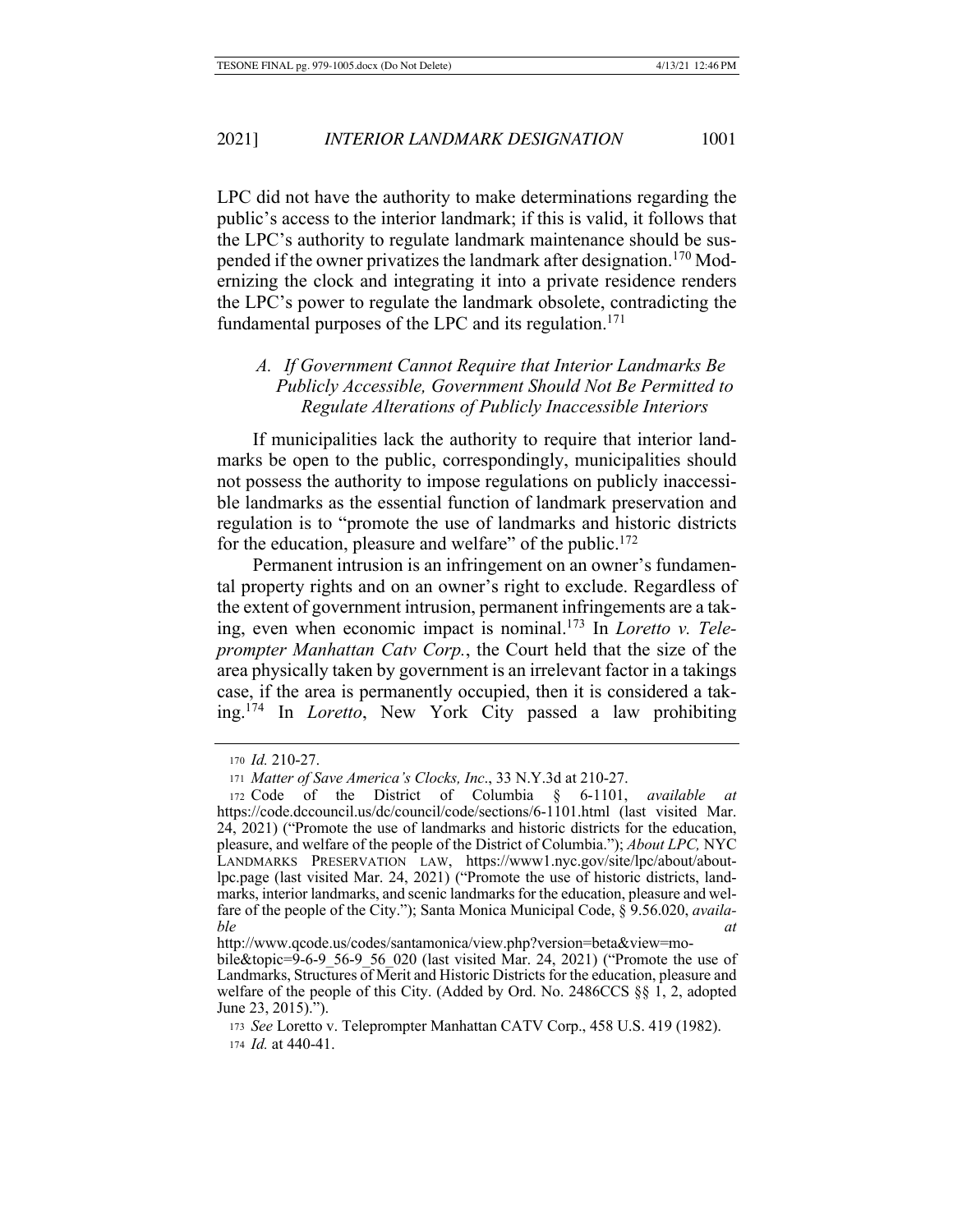interference with the installation of cable boxes on apartment buildings. The owner of a New York City apartment building brought suit alleging that the installation of a cable box on the owner's building was an unconstitutional taking of property; the Court agreed.<sup>175</sup> The bolting of cable wires and boxes to the building, as well as complete occupancy of a space on the building's exterior, satisfied the conditions for permanent, physical occupation.<sup>176</sup> This occupation authorized by government is a taking requiring just compensation regardless of economic impact, minimal or significant. $177$ 

According to the Court in *Loretto*, "an owner suffers a special kind of injury when a stranger directly invades and occupies the owner's property . . . property law has long protected an owner's expectation that he will be relatively undisturbed at least in possession of his property."<sup>178</sup> In Seawall Associates v. City of New York, the Court of Appeals held that the right to exclude applied to an owner's right to refuse to alter or restore apartment units and lease them at a controlled price.<sup>179</sup> In this case, the owner was subjected to Local Law No. 9, which prohibited the demolition and alteration of single room occupancy properties and mandated that the owner restore and lease all units at controlled rent for an unspecified period. Local Law No. 9 was more invasive than the government occupancy in *Loretto*, the loss of possessory interest through government regulation is a *per se* physical taking. Furthermore, regulatory takings occur when government regulation, for the advancement of public good, results in individuals bearing public burdens.<sup>180</sup>

Regulating private interior landmarks renders government-imposed regulation for public good disproportionate to the burden on property owners.<sup>181</sup> Legislatures should alleviate property owners from the burden of limited economic gain for public benefit. Government intrusion is considered a taking when it does not advance a legitimate state interest. Placing the burden of preservation on interior landmark property owners, for public enjoyment when the public

<sup>175</sup> *Id.* at 441.

<sup>176</sup> *Id.* at 437-40.

<sup>177</sup> *Id.* at 437-41.

<sup>178</sup> *Id.*, 458 U.S. 436.

<sup>179</sup> Seawall Associates v. New York, 74 N.Y.2d 92, 107 (1989).

<sup>180</sup> Id. at 99, 101-03, 106-07.

<sup>181</sup> See discussion supra Section III; see also discussion on Loretto and Sewall, Section IV. A.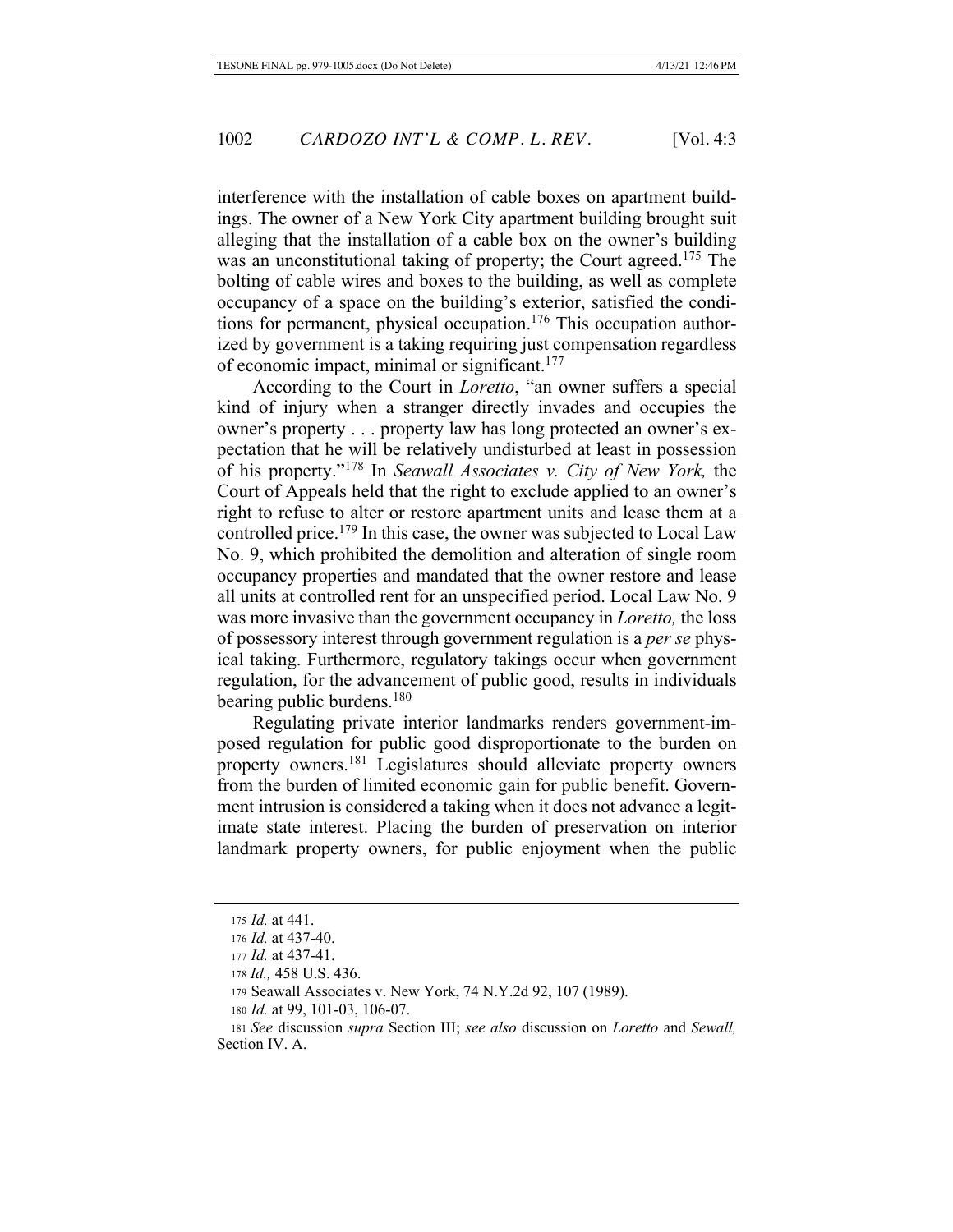cannot access the interior, does not advance state interests.<sup>182</sup> Additionally, restrictions on property use may prevent future sales, making it more difficult for the owner to exercise their right to dispose of property. $^{183}$ 

Average reciprocity advantage in "a land use regulation that resulted in benefits to regulated landowners roughly equal to the burdens imposed on them d[o] not violate the United States Constitution."<sup>184</sup> The same does not hold true for private interior landmark regulation. If property owners do not allow access to interior landmarks, there is no public benefit. In the case of private interior landmarks closed to the public, landowners do not derive income from the property as is the case with interior landmarks such as theaters and restaurants. Conversely, the public does not reap cultural or historic benefits as it would from house museums.

In most municipalities, such as New York City, landmark commissions rely on owners to preserve property in accordance with landmark regulations at their own expense. A property owner's obligation is often, if not always, met with no mutual advantage.<sup>185</sup> In addition, if not located in a designated historic district, many landmarked buildings and interiors are often the only landmarks in a neighborhood, therefore, the burden is placed on a sole property owner with no restriction or property regulation placed on adjacent owners.<sup>186</sup> If government requires property owners to maintain publicly inaccessible interior landmarks in accordance with landmark regulations for future public enjoyment, then the burden of maintenance should be funded by taxpayers, or public accessibility should be required.<sup>187</sup>

The Fifth Amendment does not allow municipal enforcement of public accessibility to interior landmarks. The courts' failure to interpret the Fifth Amendment to provide protection to private interior landmark owners leaves the responsibility to the legislature to

<sup>182</sup> *Id.* 

<sup>183</sup> *Id.* 

<sup>184</sup> William W. Wade & Robert L. Bunting, Average Reciprocity of Advantage: *'Magic Words' or Economic Reality - Lessons from Palazzolo*, 39 THE URBAN LAWYER 319-370, 10 (forthcoming 2007) (citing Lynda J. Oswald, The Role of the *Harm/Benefit' and 'Average Reciprocity of Advantage' Rules in a Comprehensive* Takings Analysis, 50 VAND. L. REV. 1449, 1489 (1997)).

<sup>185</sup> Penn Central Transp. Co. v. City of New York, 438 U.S. 104, 138-39 (1978). 186 *Id.* at 139-43.

<sup>187</sup> *Id.* at 140.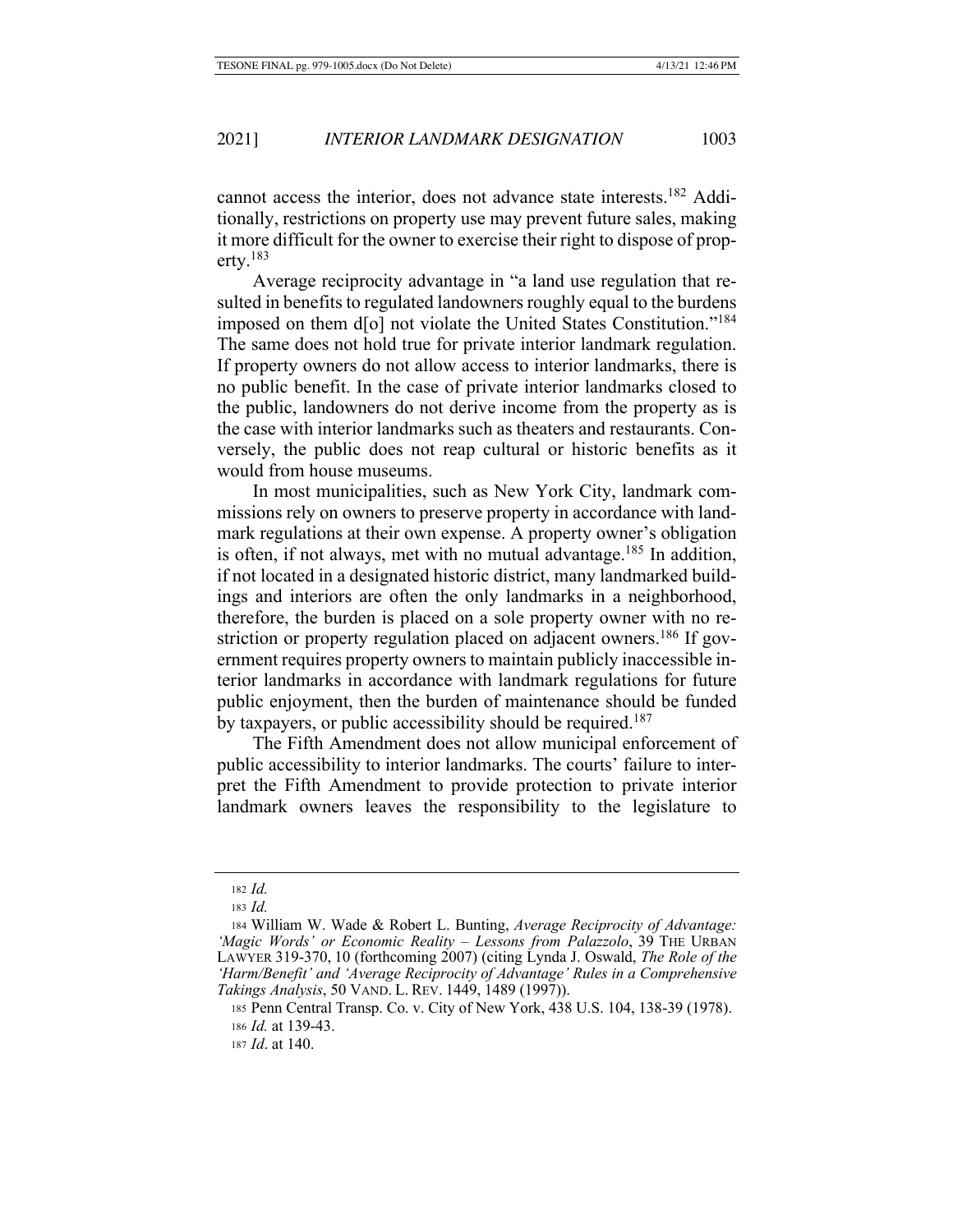recognize owners' rights to private purpose and restrict governmental reach into private property management.

Justice Rehnquist maintained, in his dissent in *Penn Central*, that the Supreme Court not only gave municipalities the power to prohibit specific uses or alterations to a landmark structure, but also imposed an affirmative obligation on property owners to preserve the landmark at their own expense.<sup>188</sup> While there may not be a significant number of inaccessible interior landmark properties in a specific area, all such owners across the U.S. bear the same responsibility and must maintain their property in accordance with similar landmark regulations.

## V. CONCLUSION

The regulation of interior landmarks, inaccessible to the public, does not provide the same beneficial effects on historical districts as does the regulation of exterior landmarks. Although the objectives of interior landmark regulation are comparable to those outlined in *Penn Central* for exterior landmarks, exterior landmarks ordinarily promote public welfare; they are visible to the community and positively enhance the cultural and aesthetic value of historic districts. Continuity of historic districts, through the preservation of exterior landmark structures, drives tourism, builds community, and conserves American history. If the public is not admitted into private interior landmarks, there are no cultural or aesthetic benefits. The imposition of interior landmark regulation upon landowners results in high costs and restrictions, depriving property owners of potential benefits and return on investment. Although cities and municipalities may want to preserve interior landmarks for their own interest, if the interior remains private, no benefit will be conferred, and regulations will continue to burden the property owner.<sup>189</sup>

However, if legislatures discontinue the regulation of interior landmarks inaccessible to the public, a subterfuge may occur; interior landmark owners may close the interior to the public, remodel, and subsequently reopen as a business, generating greater revenue and sigmificantly increasing property value, while simultaneously depriving the public of historical education. To prevent this and similar outcomes, legislatures could impose a statutory period during which the interior landmark must remain closed after privatization. As an

<sup>188</sup> *Id.* at 139-53.

<sup>189</sup> Manwaring, *supra* note 1, at 291-321.